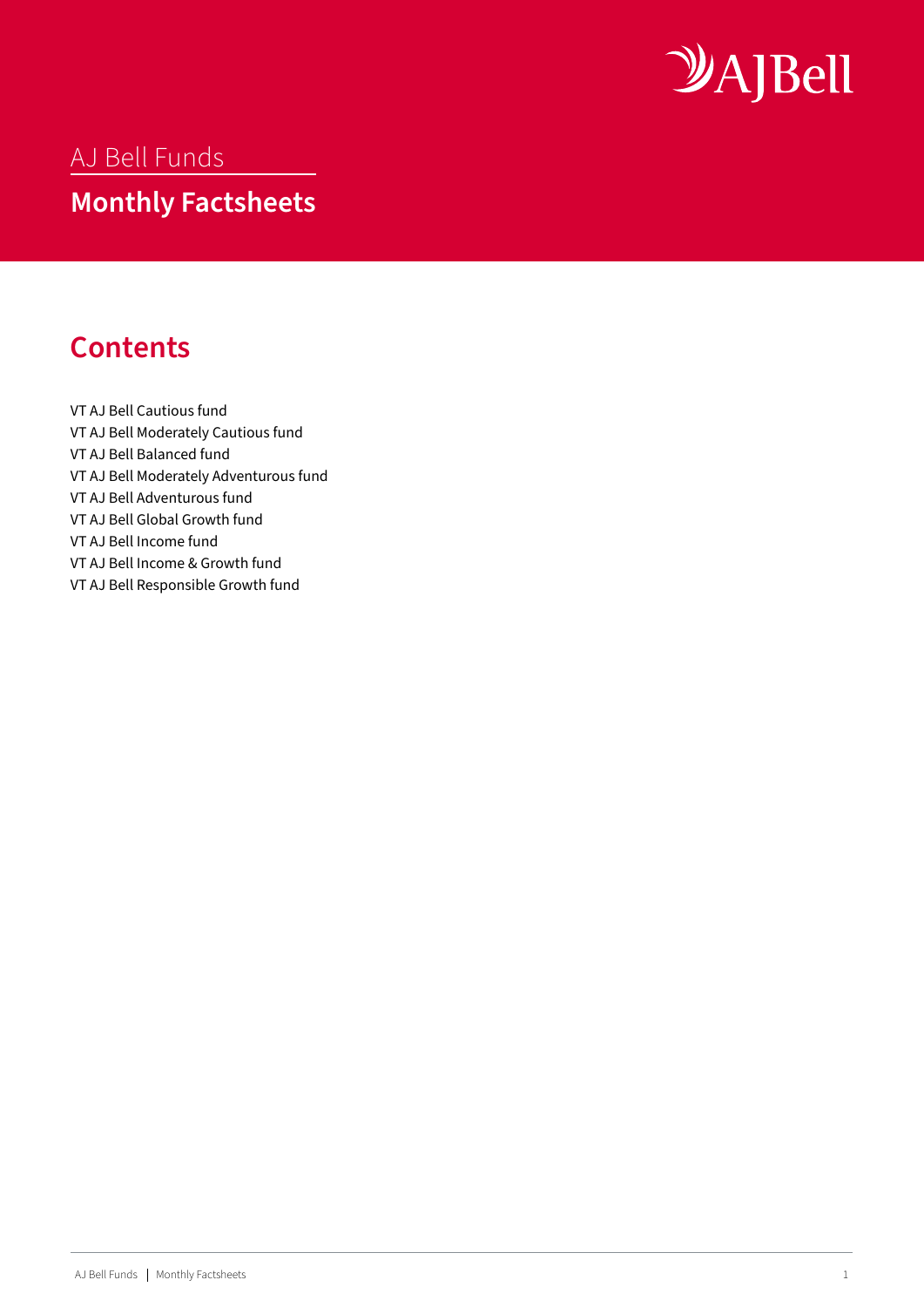## <span id="page-1-0"></span>**VT AJ Bell Cautious**

As at 31 May 2022

# $\mathcal{Y}$ A]Bell

The fund aims to make a positive return over 5 years, however the size of gains (or losses) are likely to be limited by the requirement to remain within a certain risk profile. Over shorter periods the fund may lose value as it invests in securities that can go both up and down in price. It looks to achieve this by investing mainly in assets such as cash and bonds. It also has riskier holdings in company shares.

### **Investment approach**

By spreading out the investments across regions, sectors and different types of assets, the fund aims to achieve its return objective whilst minimising price variation where possible. It does so by investing mainly in collective investments, such as funds and ETFs. These products mainly hold typically lower risk assets such as cash and bonds, with smaller holdings in company shares. The fund also directly invests in some government bonds.

The AJ Bell investments team uses in-house modelling to deliver a longterm approach that combines different assets. This aims to efficiently deliver returns without compromising investors' tolerance for risk.

Our focus on long-term investing helps minimise transaction costs, ensuring that there is minimal impact on the fund, however the asset allocation and selection is constantly monitored, and underlying holdings will be changed when appropriate.

### **Investment objective Fund & share class information**

| Launch date                              |        | 18 April 2017                        |
|------------------------------------------|--------|--------------------------------------|
| Share class currency                     |        | <b>GBP</b>                           |
| Legal structure                          |        | <b>UCITS</b>                         |
| Valuation point                          |        | 12:00 Midday                         |
| Dealing frequency                        |        | Daily                                |
| ISA/SIPP eligible                        |        | Yes                                  |
| Initial charge                           |        | $0.00\%$                             |
| Ongoing charges per annum <sup>(1)</sup> |        | 0.31%                                |
| Transaction costs <sup>(2)</sup>         |        | $-0.02%$                             |
| Fund size                                |        | £55.61M                              |
| <b>ISIN</b>                              | (IAcc) | GB00BYW8RV97                         |
| IA sector                                |        | IA Mixed Investment 0-<br>35% Shares |
| <b>Fund Manager</b>                      |        | AJ Bell Asset Management<br>Ltd      |
|                                          |        |                                      |



### **Top 10 holdings (weight %)**

| iShares Global Aggregate Bond ETF                                     | 11.73 |
|-----------------------------------------------------------------------|-------|
| Invesco GBP Corporate Bond ETF                                        | 10.56 |
| JPMorgan Global High Yield Corporate Bond Multi-<br><b>Factor ETF</b> | 7.95  |
| Lyxor Morningstar UK ETF                                              | 6.03  |
| iShares Ultrashort GBP Corporate Bond ESG ETF                         | 5.83  |
| Insight Liquidity Fund                                                | 5.56  |
| <b>HSBC MSCI Emerging Markets ETF</b>                                 | 5.07  |
| Vanguard S&P 500 ETF                                                  | 5.02  |
| UK Gilt 0.625% June 2025                                              | 3.92  |
| Lyxor Core MSCI Japan ETF                                             | 3.85  |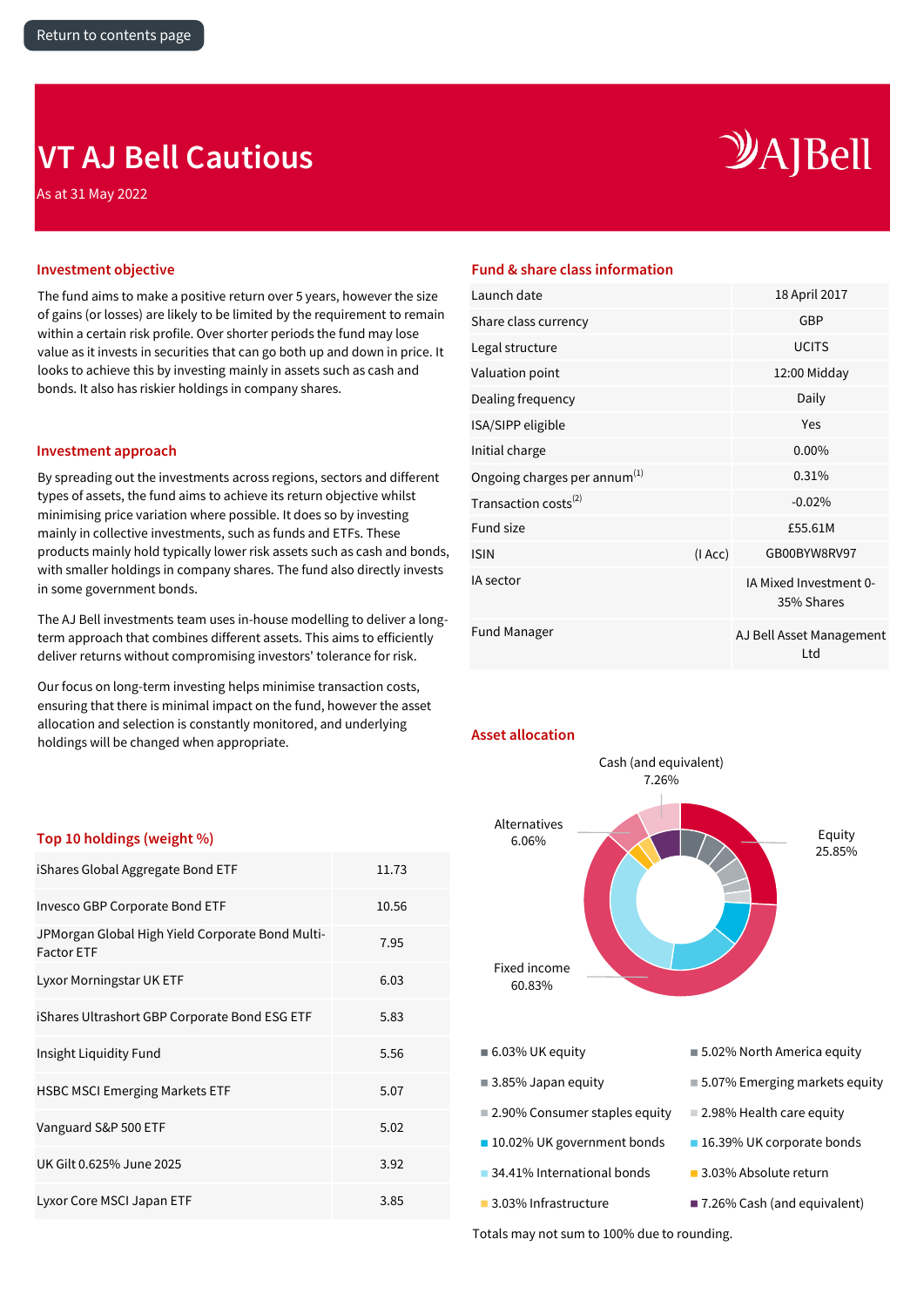| Discrete (%)                         |         |      |      | May 2021- May 2020- May 2019- May 2018- May 2017-<br>May 2022   May 2021   May 2020   May 2019   May 2018 |                 |
|--------------------------------------|---------|------|------|-----------------------------------------------------------------------------------------------------------|-----------------|
| <b>VT AJ Bell Cautious</b>           | 0.31    | 4.14 | 4.47 | 2.49                                                                                                      | 0.94            |
| IA Mixed Investment 0-<br>35% Shares | $-3.94$ | 7.24 | 1.62 | 1.39                                                                                                      | 0.99            |
| IA Sector quartile                   | 1st     | 4th  | 1st  | 1st                                                                                                       | 2 <sub>nd</sub> |

| Cumulative<br>(annualised %)         | May 2022 | <b>May 2022</b> |      | May 2021- May 2020- May 2019- May 2018- May 2017-<br>May 2022 May 2022 May 2022 |      |
|--------------------------------------|----------|-----------------|------|---------------------------------------------------------------------------------|------|
| VT AJ Bell Cautious                  | 0.31     | 2.21            | 2.96 | 2.84                                                                            | 2.46 |
| IA Mixed Investment 0-<br>35% Shares | $-3.94$  | 1.50            | 1.54 | 1.50                                                                            | 1.40 |
| IA Sector quartile                   | 1st      | 2nd             | 1st  | 1st                                                                             | 1st  |



Source: Morningstar as at 31 May 2022.



(1) The Ongoing charges figure (OCF) includes the underlying OCF, the annual management fee, and the costs for running and administering the fund structure. The annual management fee is variable, as it consists of the fixed OCF, minus all other costs.

(2) Transaction costs represent the net costs incurred by the fund in buying and selling underlying investments. These are the gross costs offset with any pricing mechanisms used by the fund to protect investors from the cost of transactions (such as swing pricing). In some instances this may result in a negative number.

(3) Due to its multi-asset nature, no financial instrument or index represents a fair benchmark for the Fund. However, to give context and enable an objective assessment of the Fund's performance, the IA (Investment Association) Mixed Investment 0-35% Shares sector average is included for reference. The Fund does not aim to track the IA sector as a benchmark. Performance is calculated on a net of fees basis. This fund launched on 18 April 2017.

The Dynamic Planner Risk Target Managed (RTM) scheme has risk profile bands ranging from 3-8, with 8 being the highest. It is based upon proprietary research and analysis of the long-term forecast returns and volatility of the Dynamic Planner asset and risk model. The risk profile assessment is reviewed independently by Dynamic Planner on an ongoing quarterly basis. Dynamic Planner is the brand name of the software system powered by Distribution Technology (DT). Copyright © Distribution Technology Ltd 2018 onwards. FinaMetrica risk tolerance scores were mapped to the funds' strategic asset allocations. The mappings are only for use by financial advisors licensed to use FinaMetrica Risk Profiling system, are for guidance purposes only and do not constitute financial or investment advice.

EValue Limited ("EValue") owns the Funds Risk Assessor solution, which can be used to measure the risk rating of an investment fund or portfolio of investment funds. The AJ Bell Growth Funds were assessed on the EValue standard 1-10 rating scale across a 10 year time horizon.

Defaqto is a financial information business. AJ Bell has received a Defaqto Risk Rating 3 and has been 5 Diamond Rated for its VT AJ Bell Cautious Fund. The Synaptic Risk Rating Service is derived from the risk framework provided by Moody's Analytic's Stochastic engine. The AJ Bell Funds have been assessed on the Synaptic Risk Stamp 1-10 rating scale. The Oxford Risk forward-looking risk estimates and mapped risk bands for the AJ Bell Funds can be expressed using five or seven bands.

The assigned risk profiles do not indicate a promise, forecast or illustration of future volatility or returns nor represent investment advice or a recommendation to buy or sell units/shares in a fund or portfolio.

**!** Past performance is not indicative of future performance. The value of investments may go down as well as up and the income generated by investments is not guaranteed and may fluctuate. You may receive back less than the amount that you invested.

This information is for indicative purposes only and is not intended, and should not be construed, as investment advice. The information contained in this document has been taken from the sources stated and is believed to be reliable and accurate, but without further investigation cannot be warranted or guaranteed to be wholly correct. The views and opinions expressed in this document are not forecasts or recommendations in relation to investment decisions.

The information and data presented in this document were believed to be correct at the time of writing and we are not liable for any subsequent changes.

AJ Bell Management Limited (company number 03948391), AJ Bell Securities Limited (company number 02723420) and

AJ Bell Asset Management Limited (company number 09742568) are authorised and regulated by the Financial Conduct Authority.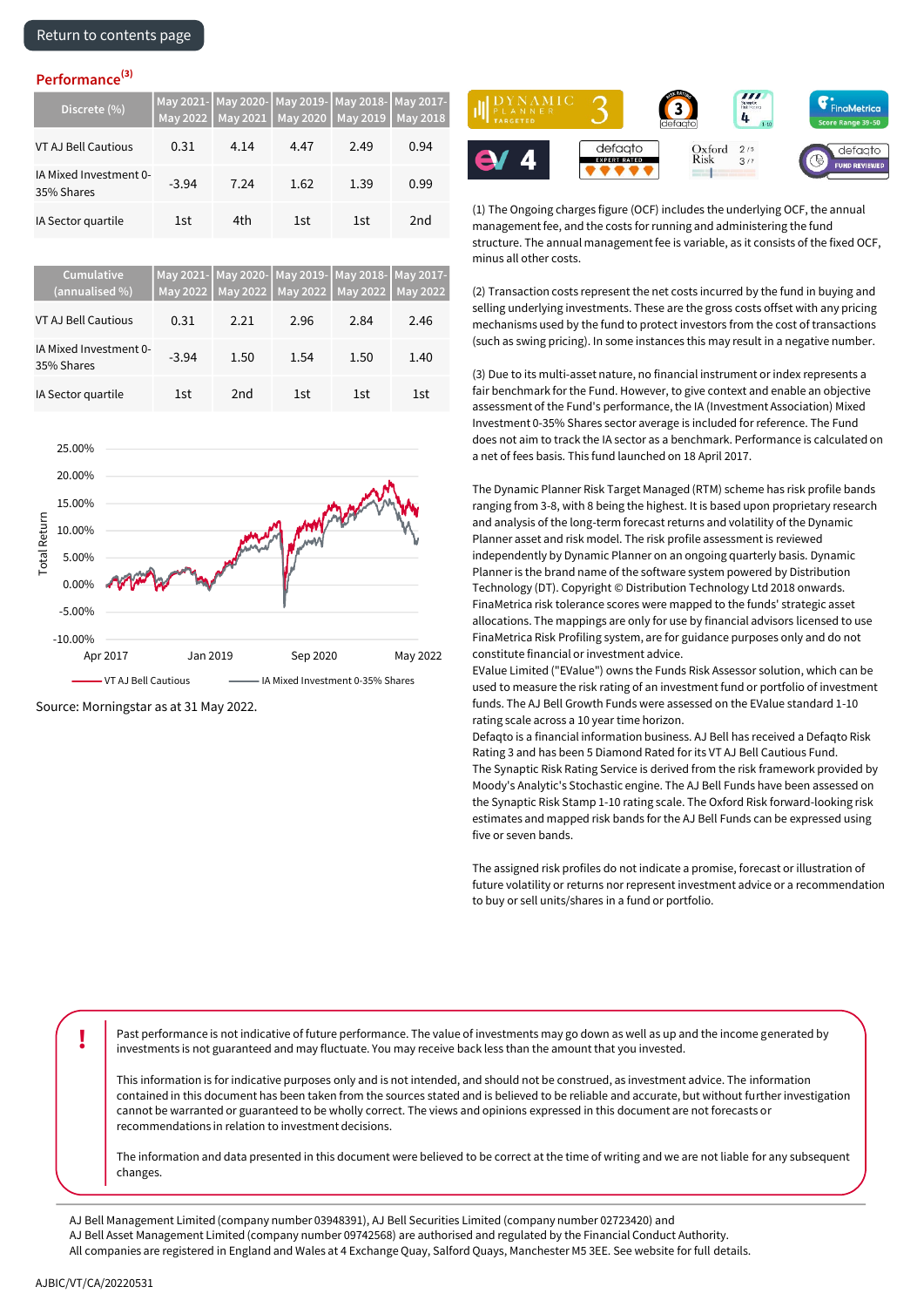## <span id="page-3-0"></span>**VT AJ Bell Moderately Cautious**

# $\mathcal{Y}$ A]Bell

As at 31 May 2022

The fund aims to make a positive return over 5 years, however the size of gains (or losses) are likely to be limited by the requirement to remain within a certain risk profile. Over shorter periods the fund may lose value as it invests in securities that can go both up and down in price. It looks to achieve this by investing in different assets, with a preference towards cash and bonds, and a smaller emphasis on riskier investments such as company shares.

### **Investment approach**

By spreading out the investments across regions, sectors and different types of assets, the fund aims to achieve its return objective whilst minimising price variation where possible. It does so by investing mainly in collective investments, such as funds and ETFs. These products hold different types of securities such as cash and bonds and company shares. The fund also directly invests in some government bonds.

The AJ Bell investments team uses in-house modelling to deliver a longterm approach that combines different assets. This aims to efficiently deliver returns without compromising investors' tolerance for risk.

Our focus on long-term investing helps minimise transaction costs, ensuring that there is minimal impact on the fund, however the asset allocation and selection is constantly monitored, and underlying holdings will be changed when appropriate.

### **Investment objective Fund & share class information**

| Launch date                              |          | 18 April 2017                         |
|------------------------------------------|----------|---------------------------------------|
| Share class currency                     |          | GBP                                   |
| Legal structure                          |          | <b>UCITS</b>                          |
| Valuation point                          |          | 12:00 Midday                          |
| Dealing frequency                        |          | Daily                                 |
| ISA/SIPP eligible                        |          | Yes                                   |
| Initial charge                           |          | 0.00%                                 |
| Ongoing charges per annum <sup>(1)</sup> |          | 0.31%                                 |
| Transaction costs <sup>(2)</sup>         |          | $-0.02%$                              |
| Fund size                                |          | £118.67M                              |
| <b>ISIN</b>                              | (IACC)   | GB00BYW8VJ55                          |
|                                          | (1 ln c) | GB00BYW8VH32                          |
| <b>IA</b> sector                         |          | IA Mixed Investment 20-<br>60% Shares |
| <b>Fund Manager</b>                      |          | AJ Bell Asset Management<br>Ltd       |

### **Asset allocation**



### **Top 10 holdings (weight %)**

| Lyxor Morningstar UK ETF                                              | 10.97 |
|-----------------------------------------------------------------------|-------|
| Invesco GBP Corporate Bond ETF                                        | 10.70 |
| Vanguard S&P 500 ETF                                                  | 9.87  |
| iShares Global Aggregate Bond ETF                                     | 8.74  |
| <b>HSBC MSCI Emerging Markets ETF</b>                                 | 8.02  |
| JPMorgan Global High Yield Corporate Bond Multi-<br><b>Factor ETF</b> | 6.93  |
| Lyxor Core MSCI Japan ETF                                             | 5.87  |
| Vanguard USD Emerging Markets Government<br><b>Bond ETF</b>           | 4.90  |
| iShares Ultrashort GBP Corporate Bond ESG ETF                         | 4.84  |
| Lyxor US TIPS ETF                                                     | 3.93  |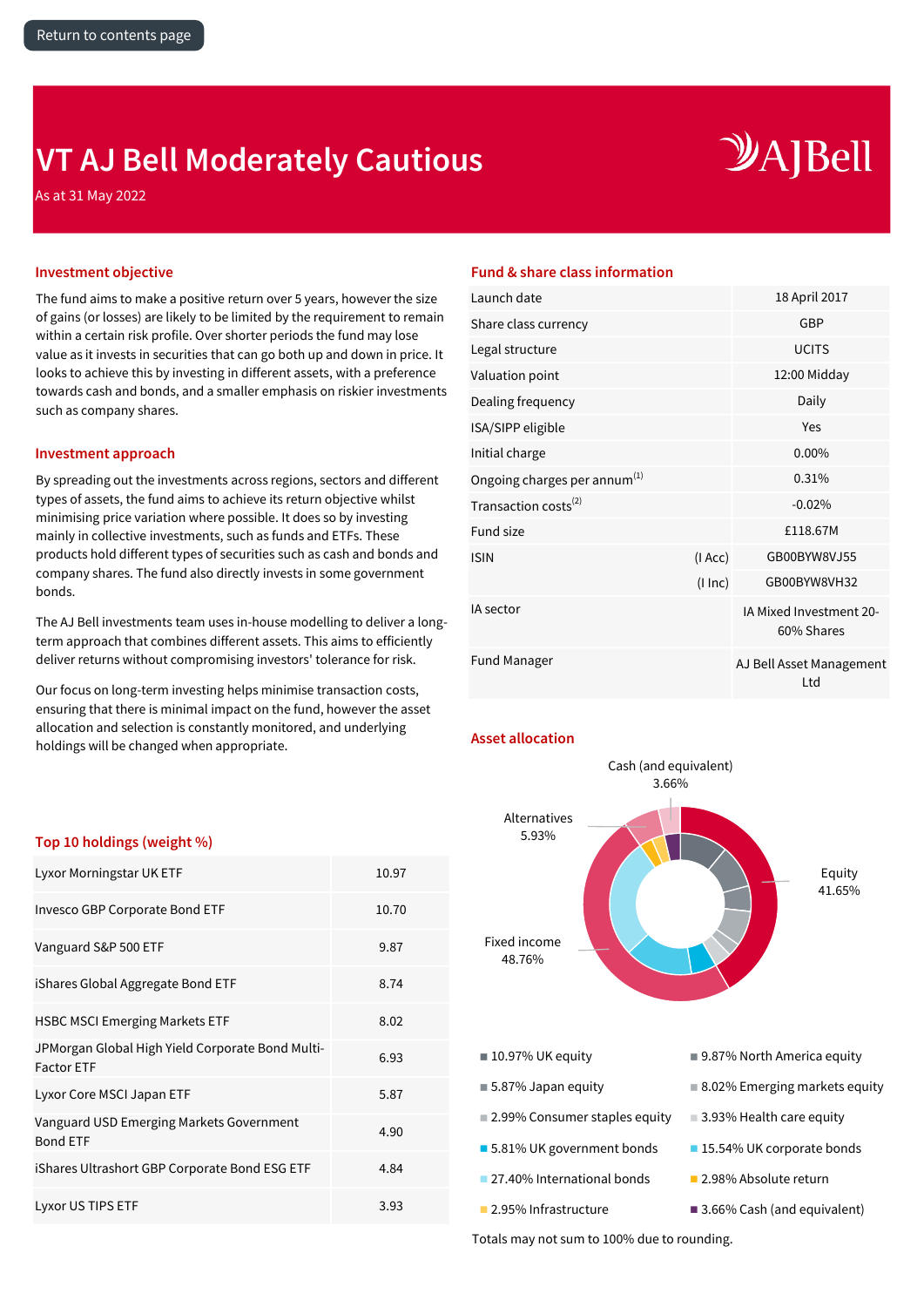| Discrete (%)                         | <b>May 2022</b> |       | May 2021   May 2020 | May 2021- May 2020- May 2019- May 2018- May 2017-<br>May 2019 | <b>May 2018</b> |
|--------------------------------------|-----------------|-------|---------------------|---------------------------------------------------------------|-----------------|
| VT AJ Bell Moderately<br>Cautious    | 1.41            | 8.26  | 4.47                | 2.38                                                          | 2.11            |
| IA Mixed Investment<br>20-60% Shares | $-2.66$         | 12.87 | 0.01                | 0.55                                                          | 2.13            |
| IA Sector quartile                   | 1st             | 4th   | 1st                 | 1st                                                           | 3rd             |

| Cumulative<br>(annualised %)         |         | May 2022   May 2022 | May 2021- May 2020- May 2019- May 2018- May 2017-<br>May 2022 May 2022 May 2022 |      |      |
|--------------------------------------|---------|---------------------|---------------------------------------------------------------------------------|------|------|
| VT AJ Bell Moderately<br>Cautious    | 1.41    | 4.78                | 4.67                                                                            | 4.10 | 3.70 |
| IA Mixed Investment<br>20-60% Shares | $-2.66$ | 4.82                | 3.19                                                                            | 2.52 | 2.44 |
| IA Sector quartile                   | 1st     | 3rd                 | 2 <sub>nd</sub>                                                                 | 1st  | 1st  |



Source: Morningstar as at 31 May 2022.



(1) The Ongoing charges figure (OCF) includes the underlying OCF, the annual management fee, and the costs for running and administering the fund structure. The annual management fee is variable, as it consists of the fixed OCF, minus all other costs.

(2) Transaction costs represent the net costs incurred by the fund in buying and selling underlying investments. These are the gross costs offset with any pricing mechanisms used by the fund to protect investors from the cost of transactions (such as swing pricing). In some instances this may result in a negative number.

(3) Due to its multi-asset nature, no financial instrument or index represents a fair benchmark for the Fund. However, to give context and enable an objective assessment of the Fund's performance, the IA (Investment Association) Mixed Investment 20-60% Shares sector average is included for reference. The Fund does not aim to track the IA sector as a benchmark. Performance is calculated on a net of fees basis.

The information displayed in this factsheet relate to the VT AJ Bell Moderately Cautious Fund I Acc share class. The I Inc share class launched 04 January 2022.

The Dynamic Planner Risk Target Managed (RTM) scheme has risk profile bands ranging from 3-8, with 8 being the highest. It is based upon proprietary research and analysis of the long-term forecast returns and volatility of the Dynamic Planner asset and risk model. The risk profile assessment is reviewed independently by Dynamic Planner on an ongoing quarterly basis. Dynamic Planner is the brand name of the software system powered by Distribution Technology (DT). Copyright © Distribution Technology Ltd 2018 onwards. FinaMetrica risk tolerance scores were mapped to the funds' strategic asset allocations. The mappings are only for use by financial advisors licensed to use FinaMetrica Risk Profiling system, are for guidance purposes only and do not constitute financial or investment advice.

EValue Limited ("EValue") owns the Funds Risk Assessor solution, which can be used to measure the risk rating of an investment fund or portfolio of investment funds. The AJ Bell Growth Funds were assessed on the EValue standard 1-10 rating scale across a 10 year time horizon.

Defaqto is a financial information business. AJ Bell has received a Defaqto Risk Rating 4 and has been 5 Diamond Rated for its VT AJ Bell Moderately Cautious Fund.

The Synaptic Risk Rating Service is derived from the risk framework provided by Moody's Analytic's Stochastic engine. The AJ Bell Funds have been assessed on the Synaptic Risk Stamp 1-10 rating scale.

The Oxford Risk forward-looking risk estimates and mapped risk bands for the AJ Bell Funds can be expressed using five or seven bands.

The assigned risk profiles do not indicate a promise, forecast or illustration of future volatility or returns nor represent investment advice or a recommendation to buy or sell units/shares in a fund or portfolio.

**Past performance is not indicative of future performance. The value of investments may go down as well as up and the income generated by** investments is not guaranteed and may fluctuate. You may receive back less than the amount that you invested.

This information is for indicative purposes only and is not intended, and should not be construed, as investment advice. The information contained in this document has been taken from the sources stated and is believed to be reliable and accurate, but without further investigation cannot be warranted or guaranteed to be wholly correct. The views and opinions expressed in this document are not forecasts or recommendations in relation to investment decisions.

The information and data presented in this document were believed to be correct at the time of writing and we are not liable for any subsequent changes.

AJ Bell Management Limited (company number 03948391), AJ Bell Securities Limited (company number 02723420) and

AJ Bell Asset Management Limited (company number 09742568) are authorised and regulated by the Financial Conduct Authority.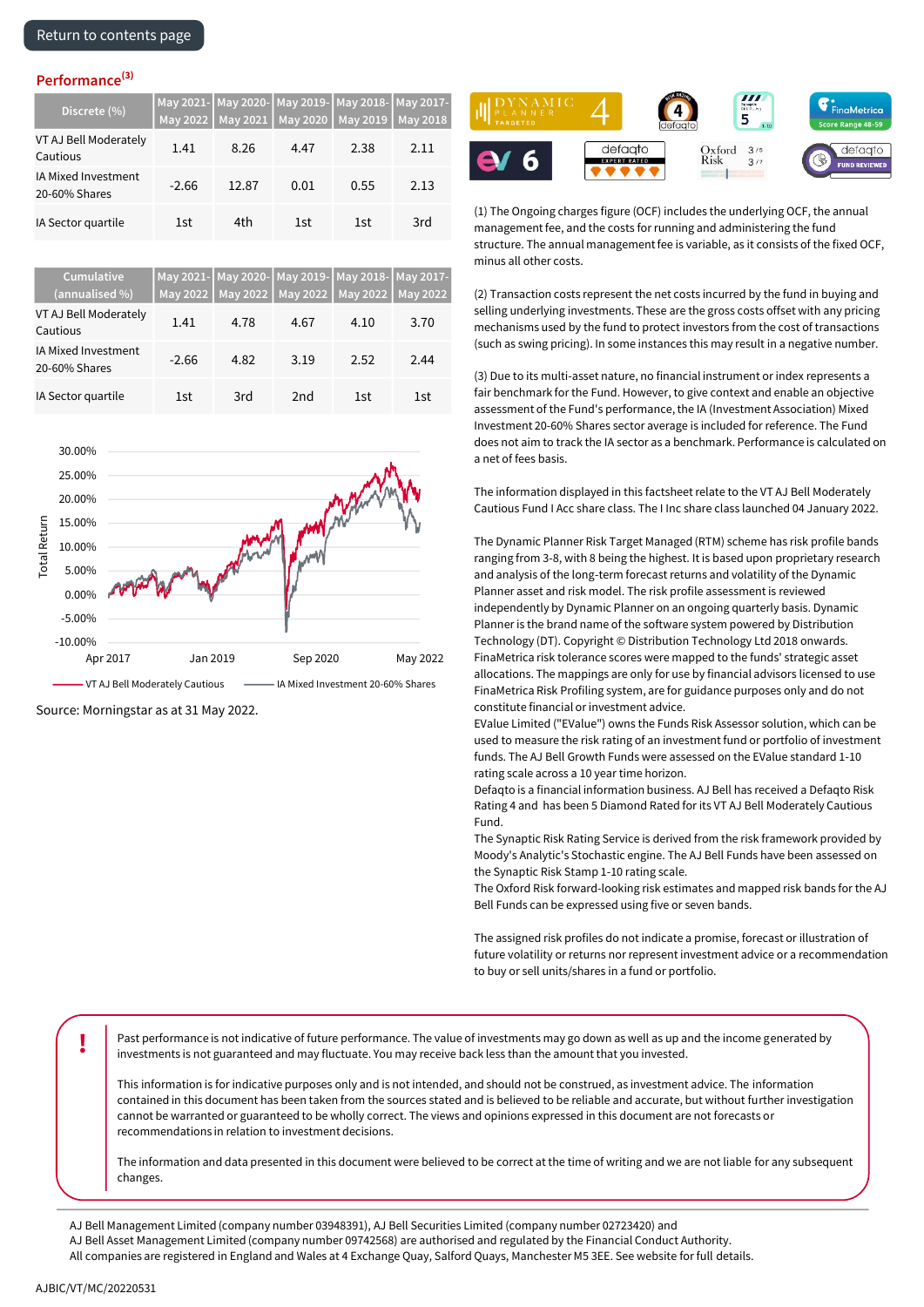## <span id="page-5-0"></span>**VT AJ Bell Balanced**

As at 31 May 2022

# $\mathcal{Y}$ A]Bell

The fund aims to make a positive return over 5 years, however the size of gains (or losses) are likely to be limited by the requirement to remain within a certain risk profile. Over shorter periods the fund may lose value as it invests in securities that can go both up and down in price. It looks to achieve this by investing in different assets, with a balanced approach towards defensive assets such as bonds and cash, and riskier assets such as company shares.

### **Investment approach**

By spreading out the investments across regions, sectors and different types of assets, the fund aims to achieve its return objective whilst minimising price variation where possible. It does so by investing mainly in collective investments, such as funds and ETFs. These products hold different types of securities such as cash and bonds and company shares. The fund also directly invests in some government bonds.

The AJ Bell investments team uses in-house modelling to deliver a longterm approach that combines different assets. This aims to efficiently deliver returns without compromising investors' tolerance for risk.

Our focus on long-term investing helps minimise transaction costs, ensuring that there is minimal impact on the fund, however the asset allocation and selection is constantly monitored, and underlying holdings will be changed when appropriate.

### **Investment objective Fund & share class information**

| Launch date                              |        | 18 April 2017                         |
|------------------------------------------|--------|---------------------------------------|
| Share class currency                     |        | GBP                                   |
| Legal structure                          |        | <b>UCITS</b>                          |
| Valuation point                          |        | 12:00 Midday                          |
| Dealing frequency                        |        | Daily                                 |
| ISA/SIPP eligible                        |        | Yes                                   |
| Initial charge                           |        | $0.00\%$                              |
| Ongoing charges per annum <sup>(1)</sup> |        | 0.31%                                 |
| Transaction costs <sup>(2)</sup>         |        | $-0.02%$                              |
| <b>Fund size</b>                         |        | £355.24M                              |
| <b>ISIN</b>                              | (IAcc) | GB00BYW8RX12                          |
| IA sector                                |        | IA Mixed Investment 40-<br>85% Shares |
| <b>Fund Manager</b>                      |        | AJ Bell Asset Management<br>Ltd       |
|                                          |        |                                       |



### **Top 10 holdings (weight %)**

| Lyxor Morningstar UK ETF                                              | 16.00 |
|-----------------------------------------------------------------------|-------|
| Vanguard S&P 500 ETF                                                  | 9.82  |
| <b>HSBC MSCI Emerging Markets ETF</b>                                 | 8.01  |
| Lyxor Core MSCI Japan ETF                                             | 5.95  |
| iShares Global Aggregate Bond ETF                                     | 5.86  |
| Invesco GBP Corporate Bond ETF                                        | 5.39  |
| JPMorgan Global High Yield Corporate Bond Multi-<br><b>Factor ETF</b> | 4.99  |
| <b>Franklin FTSE China ETF</b>                                        | 4.21  |
| Vanguard FTSE Asia Pacific ex-Japan ETF                               | 3.96  |
| Lyxor US TIPS ETF                                                     | 3.95  |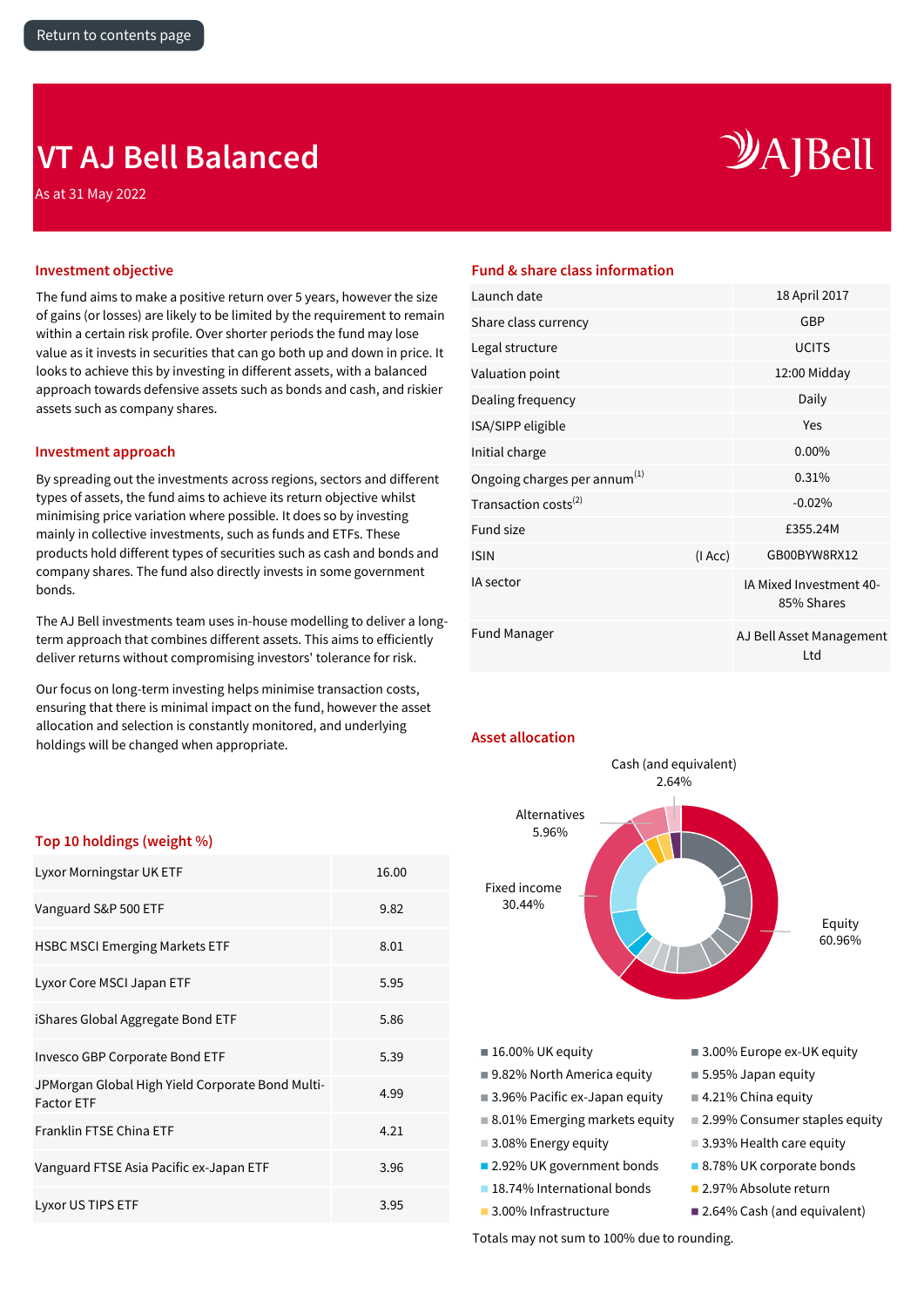| Discrete (%)                         |         |       | May 2021- May 2020- May 2019- May 2018- May 2017-<br>May 2022   May 2021   May 2020   May 2019   May 2018 |      |      |
|--------------------------------------|---------|-------|-----------------------------------------------------------------------------------------------------------|------|------|
| VT AJ Bell Balanced                  | 4.66    | 12.28 | 5.15                                                                                                      | 1.87 | 4.09 |
| IA Mixed Investment<br>40-85% Shares | $-0.90$ | 17.06 | 1.39                                                                                                      | 0.50 | 4.39 |
| IA Sector quartile                   | 1st     | 4th   | 1st                                                                                                       | 2nd  | 3rd  |

| Cumulative<br>(annualised %)         |         |      |      | May 2021- May 2020- May 2019- May 2018- May 2017-<br>May 2022   May 2022   May 2022   May 2022   May 2022 |      |
|--------------------------------------|---------|------|------|-----------------------------------------------------------------------------------------------------------|------|
| VT AJ Bell Balanced                  | 4.66    | 8.40 | 7.31 | 5.92                                                                                                      | 5.55 |
| IA Mixed Investment<br>40-85% Shares | $-0.90$ | 7.71 | 5.56 | 4.27                                                                                                      | 4.29 |
| IA Sector quartile                   | 1st     | 2nd  | 1st  | 1st                                                                                                       | 1st  |



Source: Morningstar as at 31 May 2022.



(1) The Ongoing charges figure (OCF) includes the underlying OCF, the annual management fee, and the costs for running and administering the fund structure. The annual management fee is variable, as it consists of the fixed OCF, minus all other costs.

(2) Transaction costs represent the net costs incurred by the fund in buying and selling underlying investments. These are the gross costs offset with any pricing mechanisms used by the fund to protect investors from the cost of transactions (such as swing pricing). In some instances this may result in a negative number.

(3) Due to its multi-asset nature, no financial instrument or index represents a fair benchmark for the Fund. However, to give context and enable an objective assessment of the Fund's performance, the IA (Investment Association) Mixed Investment 40-85% Shares sector average is included for reference. The Fund does not aim to track the IA sector as a benchmark. Performance is calculated on a net of fees basis.

The Dynamic Planner Risk Target Managed (RTM) scheme has risk profile bands ranging from 3-8, with 8 being the highest. It is based upon proprietary research and analysis of the long-term forecast returns and volatility of the Dynamic Planner asset and risk model. The risk profile assessment is reviewed independently by Dynamic Planner on an ongoing quarterly basis. Dynamic Planner is the brand name of the software system powered by Distribution Technology (DT). Copyright © Distribution Technology Ltd 2018 onwards. FinaMetrica risk tolerance scores were mapped to the funds' strategic asset allocations. The mappings are only for use by financial advisors licensed to use FinaMetrica Risk Profiling system, are for guidance purposes only and do not constitute financial or investment advice.

EValue Limited ("EValue") owns the Funds Risk Assessor solution, which can be used to measure the risk rating of an investment fund or portfolio of investment funds. The AJ Bell Growth Funds were assessed on the EValue standard 1-10 rating scale across a 10 year time horizon.

Defaqto is a financial information business. AJ Bell has received a Defaqto Risk Rating 5 and has been 5 Diamond Rated for its VT AJ Bell Balanced Fund. The Synaptic Risk Rating Service is derived from the risk framework provided by Moody's Analytic's Stochastic engine. The AJ Bell Funds have been assessed on the Synaptic Risk Stamp 1-10 rating scale.

The Oxford Risk forward-looking risk estimates and mapped risk bands for the AJ Bell Funds can be expressed using five or seven bands.

The assigned risk profiles do not indicate a promise, forecast or illustration of future volatility or returns nor represent investment advice or a recommendation to buy or sell units/shares in a fund or portfolio.

**!** Past performance is not indicative of future performance. The value of investments may go down as well as up and the income generated by investments is not guaranteed and may fluctuate. You may receive back less than the amount that you invested.

This information is for indicative purposes only and is not intended, and should not be construed, as investment advice. The information contained in this document has been taken from the sources stated and is believed to be reliable and accurate, but without further investigation cannot be warranted or guaranteed to be wholly correct. The views and opinions expressed in this document are not forecasts or recommendations in relation to investment decisions.

The information and data presented in this document were believed to be correct at the time of writing and we are not liable for any subsequent changes.

- AJ Bell Management Limited (company number 03948391), AJ Bell Securities Limited (company number 02723420) and
- AJ Bell Asset Management Limited (company number 09742568) are authorised and regulated by the Financial Conduct Authority.
- All companies are registered in England and Wales at 4 Exchange Quay, Salford Quays, Manchester M5 3EE. See website for full details.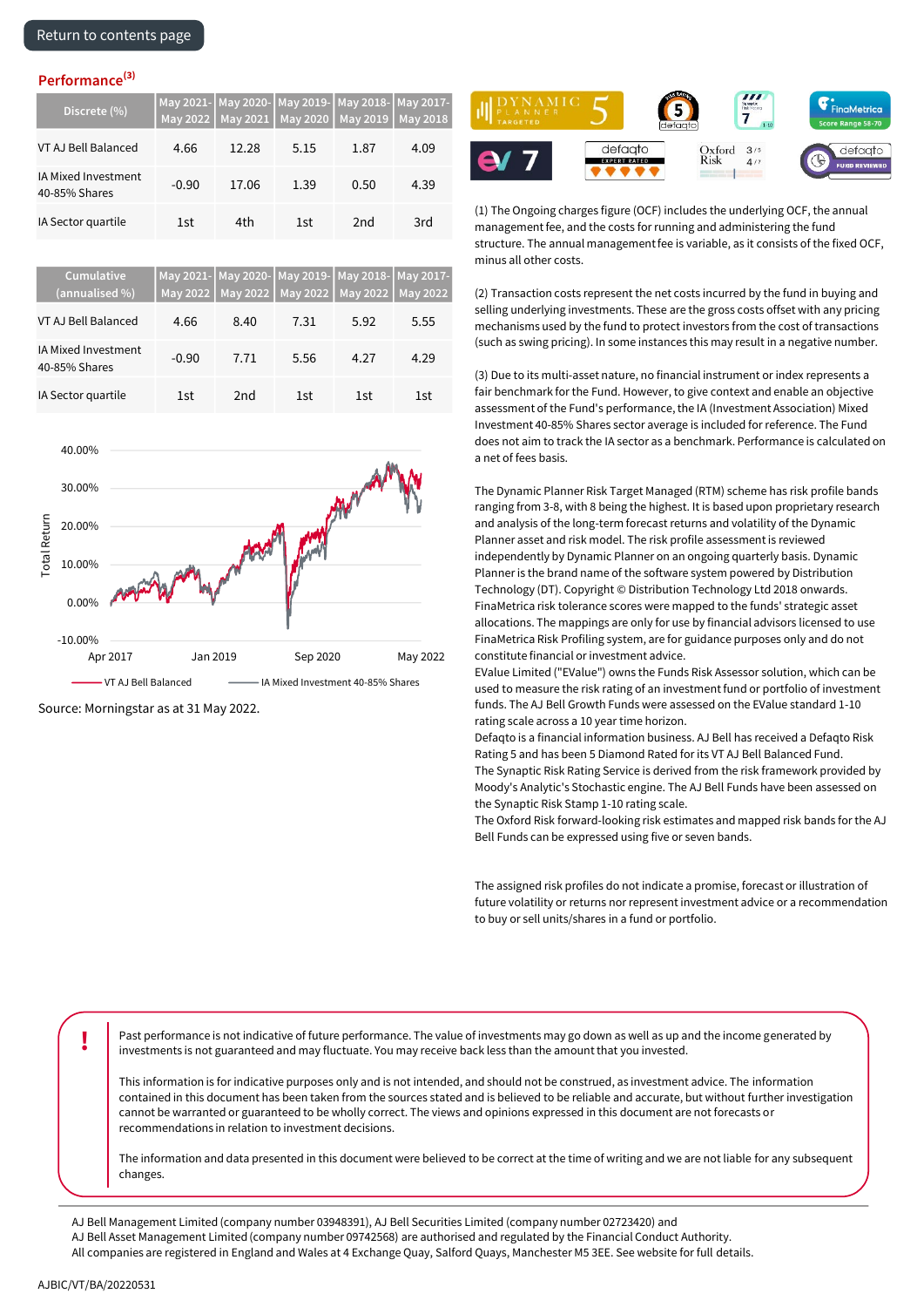## <span id="page-7-0"></span>**VT AJ Bell Moderately Adventurous**

# $\mathcal{Y}$ A]Bell

As at 31 May 2022

The fund aims to make a positive return over 5 years, however the size of gains (or losses) are likely to be limited by the requirement to remain within a certain risk profile. Over shorter periods the fund may lose value as it invests in securities that can go both up and down in price. It looks to achieve this by investing in different assets, with a preference towards riskier investments such as company shares, and a smaller emphasis on cash and bonds.

### **Investment approach**

By spreading out the investments across regions, sectors and different types of assets, the fund aims to achieve its return objective whilst minimising price variation where possible. It does so by investing mainly in collective investments, such as funds and ETFs. These products hold different types of securities such as cash and bonds and company shares.

The AJ Bell investments team uses in-house modelling to deliver a longterm approach that combines different assets. This aims to efficiently deliver returns without compromising investors' tolerance for risk.

Our focus on long-term investing helps minimise transaction costs, ensuring that there is minimal impact on the fund, however the asset allocation and selection is constantly monitored, and underlying holdings will be changed when appropriate.

### **Investment objective Fund & share class information**

| Launch date                              |        | 18 April 2017                         |
|------------------------------------------|--------|---------------------------------------|
| Share class currency                     |        | <b>GBP</b>                            |
| Legal structure                          |        | <b>UCITS</b>                          |
| Valuation point                          |        | 12:00 Midday                          |
| Dealing frequency                        |        | Daily                                 |
| ISA/SIPP eligible                        |        | Yes                                   |
| Initial charge                           |        | $0.00\%$                              |
| Ongoing charges per annum <sup>(1)</sup> |        | 0.31%                                 |
| Transaction costs <sup>(2)</sup>         |        | $0.00\%$                              |
| <b>Fund size</b>                         |        | £281.95M                              |
| <b>ISIN</b>                              | (IAcc) | GB00BYW8VL77                          |
| IA sector                                |        | IA Mixed Investment 40-<br>85% Shares |
| <b>Fund Manager</b>                      |        | AJ Bell Asset Management<br>Ltd       |
|                                          |        |                                       |

### **Asset allocation**



### **Top 10 holdings (weight %)**

| Lyxor Morningstar UK ETF                             | 17.78 |
|------------------------------------------------------|-------|
| Vanguard S&P 500 ETF                                 | 12.79 |
| <b>HSBC MSCI Emerging Markets ETF</b>                | 9.97  |
| Lyxor Core MSCI Japan ETF                            | 5.89  |
| Invesco GBP Corporate Bond ETF                       | 4.86  |
| iShares Overseas Corporate Bond Index Fund           | 3.91  |
| iShares Global Aggregate Bond ETF                    | 3.87  |
| Franklin FTSE China ETF                              | 3.14  |
| iShares S&P 500 Energy Sector ETF                    | 3.06  |
| iShares S&P 500 Information Technology Sector<br>ETF | 3.06  |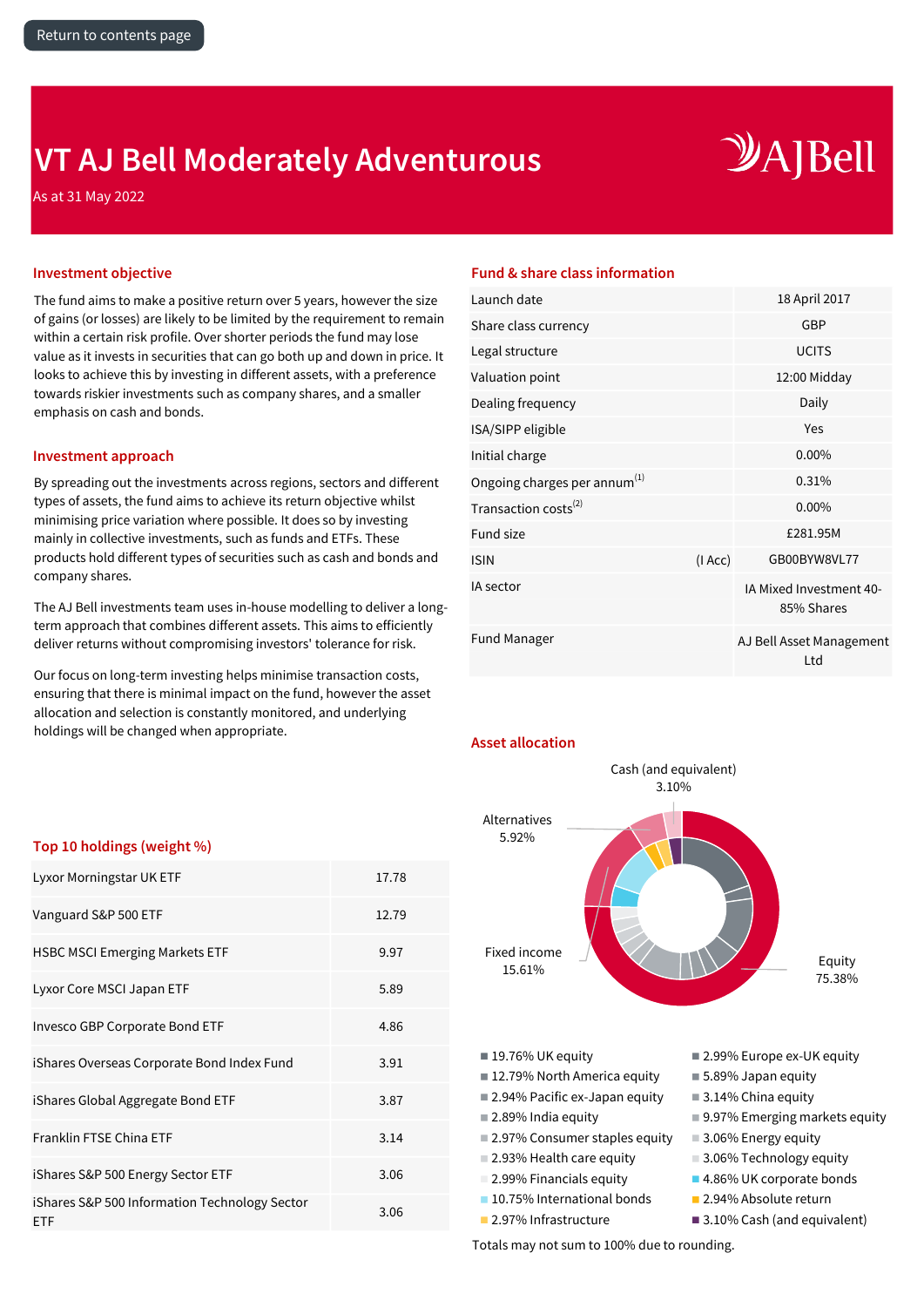| Discrete (%)                         |         |       | May 2021- May 2020- May 2019- May 2018- May 2017-<br>May 2022   May 2021   May 2020   May 2019   May 2018 |      |      |
|--------------------------------------|---------|-------|-----------------------------------------------------------------------------------------------------------|------|------|
| VT AJ Bell Moderately<br>Adventurous | 5.85    | 16.13 | 3.53                                                                                                      | 0.96 | 5.64 |
| IA Mixed Investment<br>40-85% Shares | $-0.90$ | 17.06 | 1.39                                                                                                      | 0.50 | 4.39 |
| IA Sector quartile                   | 1st     | 3rd   | 2nd                                                                                                       | 2nd  | 2nd  |

| Cumulative<br>(annualised %)         |         | May 2022   May 2022 | May 2021- May 2020- May 2019- May 2018- May 2017-<br>May 2022 May 2022 May 2022 |      |      |
|--------------------------------------|---------|---------------------|---------------------------------------------------------------------------------|------|------|
| VT AJ Bell Moderately<br>Adventurous | 5.85    | 10.87               | 8.37                                                                            | 6.47 | 6.30 |
| IA Mixed Investment<br>40-85% Shares | $-0.90$ | 7.71                | 5.56                                                                            | 4.27 | 4.29 |
| IA Sector quartile                   | 1st     | 1st                 | 1st                                                                             | 1st  | 1st  |



Source: Morningstar as at 31 May 2022.



(1) The Ongoing charges figure (OCF) includes the underlying OCF, the annual management fee, and the costs for running and administering the fund structure. The annual management fee is variable, as it consists of the fixed OCF, minus all other costs.

(2) Transaction costs represent the net costs incurred by the fund in buying and selling underlying investments. These are the gross costs offset with any pricing mechanisms used by the fund to protect investors from the cost of transactions (such as swing pricing). In some instances this may result in a negative number.

(3) Due to its multi-asset nature, no financial instrument or index represents a fair benchmark for the Fund. However, to give context and enable an objective assessment of the Fund's performance, the IA (Investment Association) Mixed Investment 40-85% Shares sector average is included for reference. The Fund does not aim to track the IA sector as a benchmark. Performance is calculated on a net of fees basis.

The Dynamic Planner Risk Target Managed (RTM) scheme has risk profile bands ranging from 3-8, with 8 being the highest. It is based upon proprietary research and analysis of the long-term forecast returns and volatility of the Dynamic Planner asset and risk model. The risk profile assessment is reviewed independently by Dynamic Planner on an ongoing quarterly basis. Dynamic Planner is the brand name of the software system powered by Distribution Technology (DT). Copyright © Distribution Technology Ltd 2018 onwards. FinaMetrica risk tolerance scores were mapped to the funds' strategic asset allocations. The mappings are only for use by financial advisors licensed to use FinaMetrica Risk Profiling system, are for guidance purposes only and do not constitute financial or investment advice.

EValue Limited ("EValue") owns the Funds Risk Assessor solution, which can be used to measure the risk rating of an investment fund or portfolio of investment funds. The AJ Bell Growth Funds were assessed on the EValue standard 1-10 rating scale across a 10 year time horizon.

Defaqto is a financial information business. AJ Bell has received a Defaqto Risk Rating 6 and has been 5 Diamond Rated for its VT AJ Bell Moderately Adventurous Fund.

The Synaptic Risk Rating Service is derived from the risk framework provided by Moody's Analytic's Stochastic engine. The AJ Bell Funds have been assessed on the Synaptic Risk Stamp 1-10 rating scale.

The Oxford Risk forward-looking risk estimates and mapped risk bands for the AJ Bell Funds can be expressed using five or seven bands.

The assigned risk profiles do not indicate a promise, forecast or illustration of future volatility or returns nor represent investment advice or a recommendation to buy or sell units/shares in a fund or portfolio.

**Past performance is not indicative of future performance. The value of investments may go down as well as up and the income generated by** investments is not guaranteed and may fluctuate. You may receive back less than the amount that you invested.

This information is for indicative purposes only and is not intended, and should not be construed, as investment advice. The information contained in this document has been taken from the sources stated and is believed to be reliable and accurate, but without further investigation cannot be warranted or guaranteed to be wholly correct. The views and opinions expressed in this document are not forecasts or recommendations in relation to investment decisions.

The information and data presented in this document were believed to be correct at the time of writing and we are not liable for any subsequent changes.

AJ Bell Management Limited (company number 03948391), AJ Bell Securities Limited (company number 02723420) and

AJ Bell Asset Management Limited (company number 09742568) are authorised and regulated by the Financial Conduct Authority.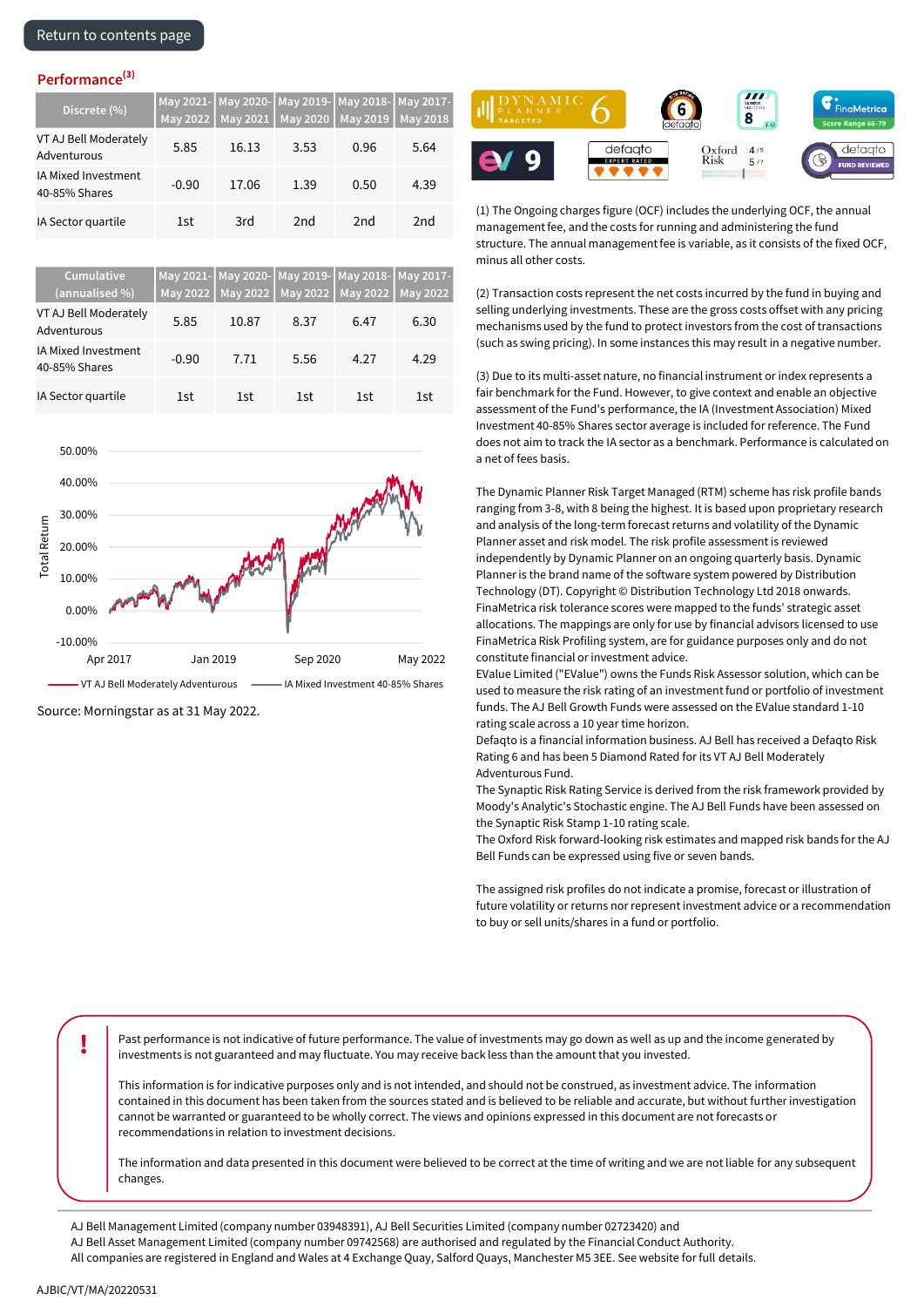## <span id="page-9-0"></span>**VT AJ Bell Adventurous**

As at 31 May 2022

# $\mathcal{Y}$ A]Bell

The fund aims to make a positive return over 5 years, however the size of gains (or losses) are likely to be limited by the requirement to remain within a certain risk profile. Over shorter periods the fund may lose value as it invests in securities that can go both up and down in price. It looks to achieve this by investing in different assets, with a preference towards riskier investments such as company shares, and a smaller holding in cash and bonds.

### **Investment approach**

By spreading out the investments across regions, sectors and different types of assets, the fund aims to achieve its return objective whilst minimising price variation where possible. It does so by investing mainly in collective investments, such as funds and ETFs. These products hold different types of securities such as cash and bonds and company shares.

The AJ Bell investments team uses in-house modelling to deliver a longterm approach that combines different assets. This aims to efficiently deliver returns without compromising investors' tolerance for risk.

Our focus on long-term investing helps minimise transaction costs, ensuring that there is minimal impact on the fund, however the asset allocation and selection is constantly monitored, and underlying holdings will be changed when appropriate.

### **Investment objective Fund & share class information**

| Launch date                              | 18 April 2017                   |
|------------------------------------------|---------------------------------|
| Share class currency                     | GBP                             |
| Legal structure                          | <b>UCITS</b>                    |
| Valuation point                          | 12:00 Midday                    |
| Dealing frequency                        | Daily                           |
| ISA/SIPP eligible                        | Yes                             |
| Initial charge                           | $0.00\%$                        |
| Ongoing charges per annum <sup>(1)</sup> | 0.31%                           |
| Transaction costs <sup>(2)</sup>         | $0.00\%$                        |
| <b>Fund size</b>                         | £217.90M                        |
| (IACC)<br><b>ISIN</b>                    | GB00BYW8VG25                    |
| IA sector                                | IA Flexible Investment          |
| <b>Fund Manager</b>                      | AJ Bell Asset Management<br>Ltd |

### **Asset allocation**



### **Top 10 holdings (weight %)**

| Lyxor Morningstar UK ETF                             | 18.81 |
|------------------------------------------------------|-------|
| Vanguard S&P 500 ETF                                 | 14.71 |
| <b>HSBC MSCI Emerging Markets ETF</b>                | 12.02 |
| Vanguard FTSE Asia Pacific ex-Japan ETF              | 6.91  |
| Lyxor Core MSCI Japan ETF                            | 5.92  |
| iShares S&P 500 Energy Sector ETF                    | 5.10  |
| iShares Core FTSE 100 ETF                            | 3.96  |
| Franklin FTSE China ETF                              | 3.15  |
| iShares S&P 500 Information Technology Sector<br>ETF | 3.03  |
| iShares S&P 500 Financials Select ETF                | 2.98  |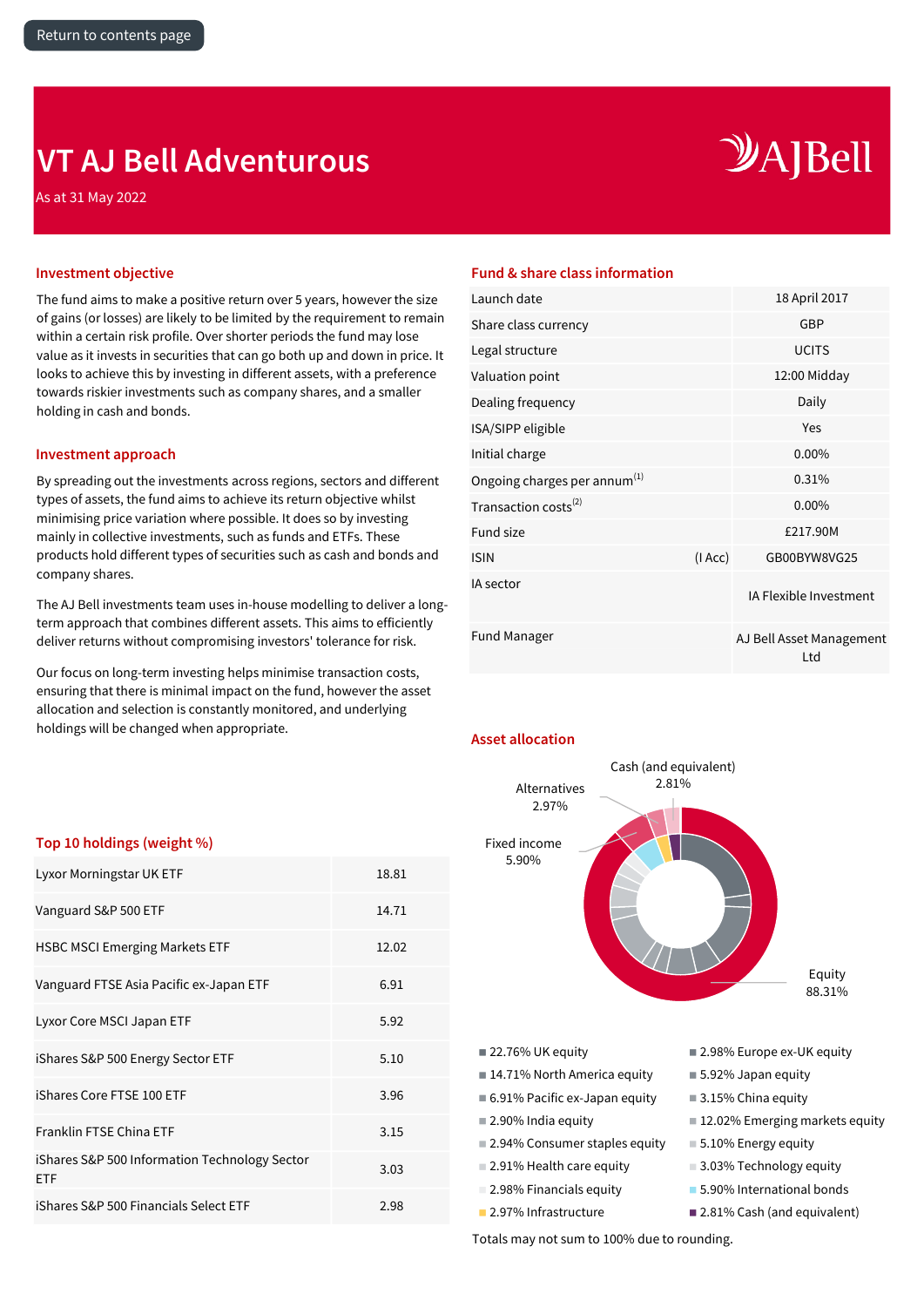| Discrete (%)              |         |       |                 | May 2021- May 2020- May 2019- May 2018- May 2017-<br>May 2022   May 2021   May 2020   May 2019   May 2018 |      |
|---------------------------|---------|-------|-----------------|-----------------------------------------------------------------------------------------------------------|------|
| VT AJ Bell<br>Adventurous | 8.32    | 20.40 | 3.08            | 0.32                                                                                                      | 6.55 |
| IA Flexible Investment    | $-1.29$ | 19.80 | 1.46            | $-0.40$                                                                                                   | 4.90 |
| IA Sector quartile        | 1st     | 3rd   | 2 <sub>nd</sub> | 2 <sub>nd</sub>                                                                                           | 2nd  |

| <b>Cumulative</b><br>(annualised %) |         |       | May 2021- May 2020- May 2019- May 2018- May 2017-<br>May 2022   May 2022   May 2022   May 2022   May 2022 |      |      |
|-------------------------------------|---------|-------|-----------------------------------------------------------------------------------------------------------|------|------|
| <b>VT AJ Bell</b><br>Adventurous    | 8.32    | 14.20 | 10.36                                                                                                     | 7.76 | 7.52 |
| IA Flexible Investment              | $-1.29$ | 8.74  | 6.26                                                                                                      | 4.55 | 4.62 |
| IA Sector quartile                  | 1st     | 1st   | 1st                                                                                                       | 1st  | 1st  |



Source: Morningstar as at 31 May 2022.



(1) The Ongoing charges figure (OCF) includes the underlying OCF, the annual management fee, and the costs for running and administering the fund structure. The annual management fee is variable, as it consists of the fixed OCF, minus all other costs.

(2) Transaction costs represent the net costs incurred by the fund in buying and selling underlying investments. These are the gross costs offset with any pricing mechanisms used by the fund to protect investors from the cost of transactions (such as swing pricing). In some instances this may result in a negative number.

(3) Due to its multi-asset nature, no financial instrument or index represents a fair benchmark for the Fund. However, to give context and enable an objective assessment of the Fund's performance, the IA (Investment Association) Flexible Investment sector average is included for reference. The Fund does not aim to track the IA sector as a benchmark. Performance is calculated on a net of fees basis.

The Dynamic Planner Risk Target Managed (RTM) scheme has risk profile bands ranging from 3-8, with 8 being the highest. It is based upon proprietary research and analysis of the long-term forecast returns and volatility of the Dynamic Planner asset and risk model. The risk profile assessment is reviewed independently by Dynamic Planner on an ongoing quarterly basis. Dynamic Planner is the brand name of the software system powered by Distribution Technology (DT). Copyright © Distribution Technology Ltd 2018 onwards. FinaMetrica risk tolerance scores were mapped to the funds' strategic asset allocations. The mappings are only for use by financial advisors licensed to use FinaMetrica Risk Profiling system, are for guidance purposes only and do not constitute financial or investment advice.

EValue Limited ("EValue") owns the Funds Risk Assessor solution, which can be used to measure the risk rating of an investment fund or portfolio of investment funds. The AJ Bell Growth Funds were assessed on the EValue standard 1-10 rating scale across a 10 year time horizon.

Defaqto is a financial information business. AJ Bell has received a Defaqto Risk Rating 7 and has been 5 Diamond Rated for its VT AJ Bell Adventurous Fund. The Synaptic Risk Rating Service is derived from the risk framework provided by Moody's Analytic's Stochastic engine. The AJ Bell Funds have been assessed on the Synaptic Risk Stamp 1-10 rating scale.

The Oxford Risk forward-looking risk estimates and mapped risk bands for the AJ Bell Funds can be expressed using five or seven bands.

The assigned risk profiles do not indicate a promise, forecast or illustration of future volatility or returns nor represent investment advice or a recommendation to buy or sell units/shares in a fund or portfolio.

**!** Past performance is not indicative of future performance. The value of investments may go down as well as up and the income generated by investments is not guaranteed and may fluctuate. You may receive back less than the amount that you invested.

This information is for indicative purposes only and is not intended, and should not be construed, as investment advice. The information contained in this document has been taken from the sources stated and is believed to be reliable and accurate, but without further investigation cannot be warranted or guaranteed to be wholly correct. The views and opinions expressed in this document are not forecasts or recommendations in relation to investment decisions.

The information and data presented in this document were believed to be correct at the time of writing and we are not liable for any subsequent changes.

- AJ Bell Management Limited (company number 03948391), AJ Bell Securities Limited (company number 02723420) and
- AJ Bell Asset Management Limited (company number 09742568) are authorised and regulated by the Financial Conduct Authority.
- All companies are registered in England and Wales at 4 Exchange Quay, Salford Quays, Manchester M5 3EE. See website for full details.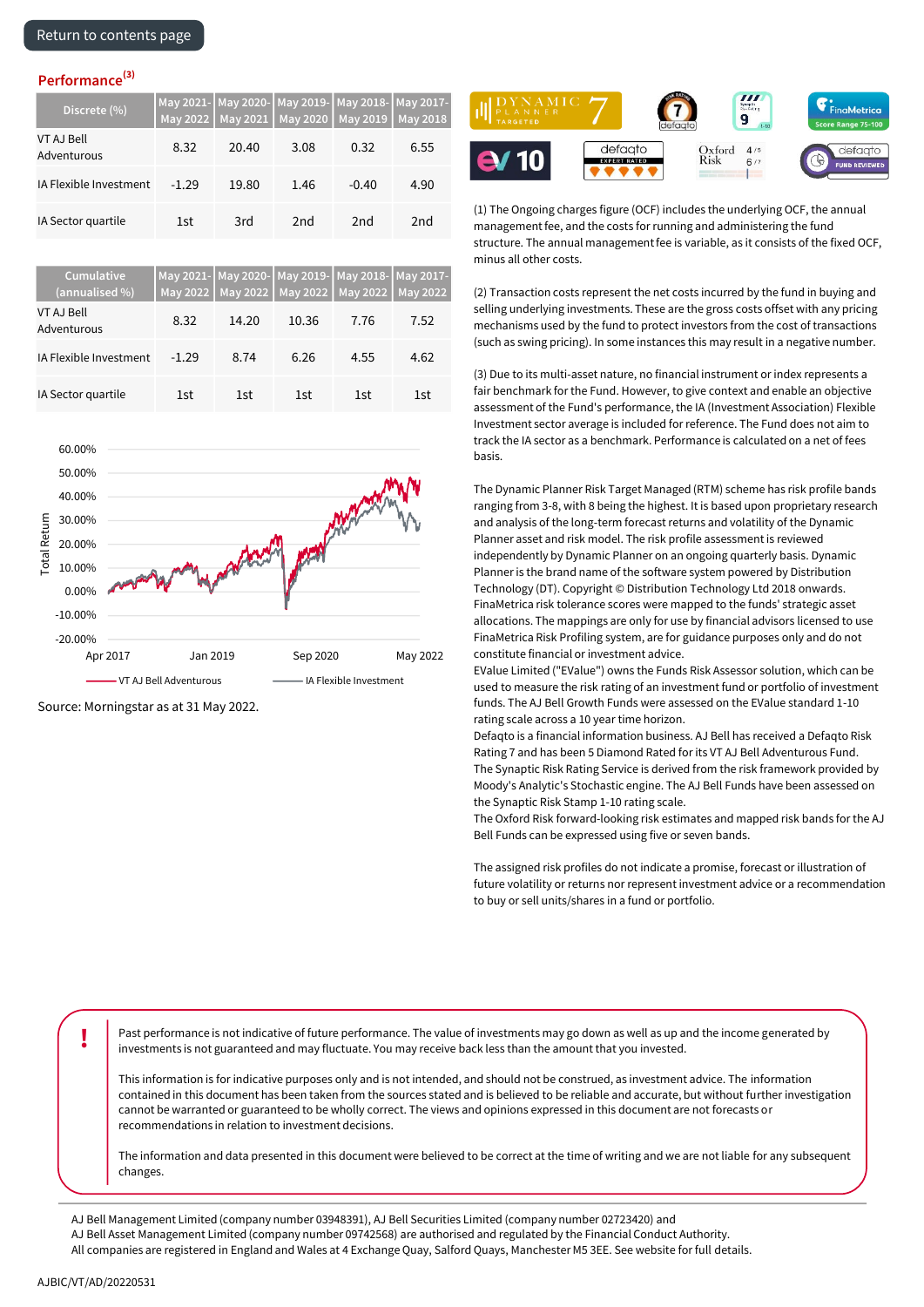## <span id="page-11-0"></span>**VT AJ Bell Global Growth**

As at 31 May 2022

# $\mathcal{Y}$ A]Bell

The fund aims to make a positive return over 5 years, however the size of gains (or losses) are likely to be limited by the requirement to remain within a certain risk profile. Over shorter periods the fund may lose value as it invests in securities that can go both up and down in price. It looks to achieve this by investing in different assets, with a focus towards riskier investments such as company shares, and minimal holdings in cash and bonds.

### **Investment approach**

By spreading out the investments across regions, sectors and different types of assets, the fund aims to achieve its return objective whilst minimising price variation where possible. It does so by investing mainly in collective investments, such as funds and ETFs. These products hold different types of securities such as cash and bonds and company shares.

The AJ Bell investments team uses in-house modelling to deliver a longterm approach that combines different assets. This aims to efficiently deliver returns without compromising investors' tolerance for risk.

Our focus on long-term investing helps minimise transaction costs, ensuring that there is minimal impact on the fund, however the asset allocation and selection is constantly monitored, and underlying holdings will be changed when appropriate.

### **Investment objective Fund & share class information**

| Launch date                              |        | 11 June 2018                    |
|------------------------------------------|--------|---------------------------------|
| Share class currency                     |        | <b>GBP</b>                      |
| Legal structure                          |        | <b>UCITS</b>                    |
| Valuation point                          |        | 12:00 Midday                    |
| Dealing frequency                        |        | Daily                           |
| ISA/SIPP eligible                        |        | Yes                             |
| Initial charge                           |        | $0.00\%$                        |
| Ongoing charges per annum <sup>(1)</sup> |        | 0.31%                           |
| Transaction costs <sup>(2)</sup>         |        | $-0.01%$                        |
| <b>Fund size</b>                         |        | £143.55M                        |
| <b>ISIN</b>                              | (IAcc) | GB00BD833W40                    |
| IA sector                                |        | IA Flexible Investment          |
| <b>Fund Manager</b>                      |        | AJ Bell Asset Management<br>Ltd |

### **Asset allocation**



### **Top 10 holdings (weight %)**  $\mathbf{L}$  Morningstar Morningstar UK  $\mathbf{L}$

| Lyxor Morningstar UK ETF                                    | 18.77 |
|-------------------------------------------------------------|-------|
| <b>HSBC MSCI Emerging Markets ETF</b>                       | 11.90 |
| Vanguard S&P 500 ETF                                        | 9.97  |
| Xtrackers S&P Europe ex-UK ETF                              | 7.96  |
| iShares S&P 500 Energy Sector ETF                           | 7.19  |
| Franklin FTSE China ETF                                     | 6.24  |
| L&G Global Small Cap Equity Index Fund                      | 5.04  |
| iShares S&P 500 Financials Select ETF                       | 5.01  |
| Franklin FTSE India ETF                                     | 4.89  |
| iShares S&P 500 Information Technology Sector<br><b>ETF</b> | 4.09  |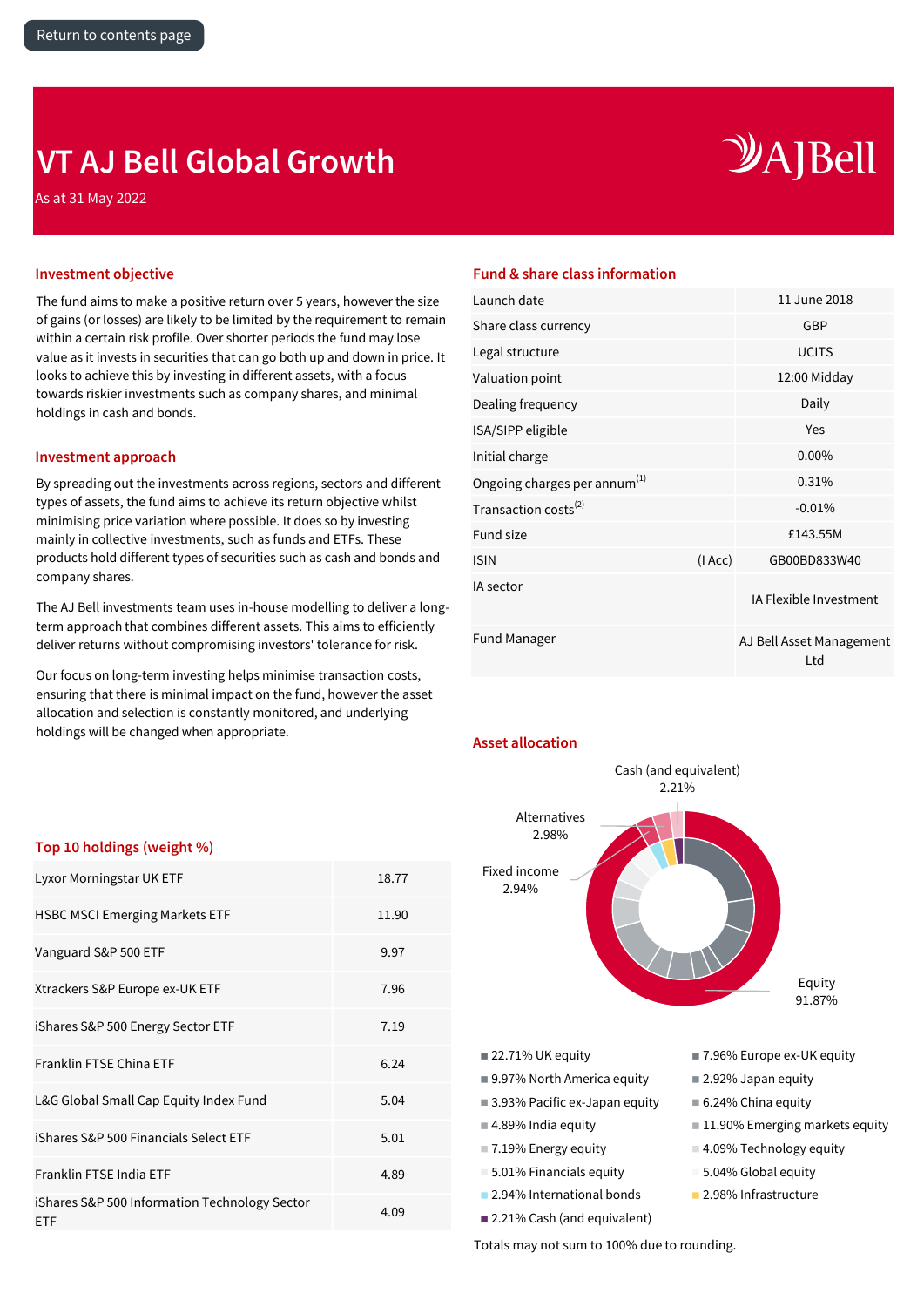| Discrete (%)                |         | May 2021- May 2020- May 2019-<br>May 2022   May 2021   May 2020 |      |
|-----------------------------|---------|-----------------------------------------------------------------|------|
| VT AJ Bell Global<br>Growth | 7.56    | 26.25                                                           | 1.06 |
| IA Flexible Investment      | $-1.29$ | 19.80                                                           | 1.46 |
| IA Sector quartile          | 1st     | 1st                                                             | 2nd  |

| <b>Cumulative</b><br>(annualised %) | May 2021- May 2020- May 2019- | May 2022 May 2022 May 2022 |       |
|-------------------------------------|-------------------------------|----------------------------|-------|
| VT AJ Bell Global<br>Growth         | 7.56                          | 16.53                      | 11.12 |
| IA Flexible Investment              | $-1.29$                       | 8.74                       | 6.26  |
| IA Sector quartile                  | 1st                           | 1st                        | 1st   |



Source: Morningstar as at 31 May 2022.



(1) The Ongoing charges figure (OCF) includes the underlying OCF, the annual management fee, and the costs for running and administering the fund structure. The annual management fee is variable, as it consists of the fixed OCF, minus all other costs.

(2) Transaction costs represent the net costs incurred by the fund in buying and selling underlying investments. These are the gross costs offset with any pricing mechanisms used by the fund to protect investors from the cost of transactions (such as swing pricing). In some instances this may result in a negative number.

(3) Due to its multi-asset nature, no financial instrument or index represents a fair benchmark for the Fund. However, to give context and enable an objective assessment of the Fund's performance, the IA (Investment Association) Flexible Investment sector average is included for reference. The Fund does not aim to track the IA sector as a benchmark. Performance is calculated on a net of fees basis.

The Dynamic Planner Risk Target Managed (RTM) scheme has risk profile bands ranging from 3-8, with 8 being the highest. It is based upon proprietary research and analysis of the long-term forecast returns and volatility of the Dynamic Planner asset and risk model. The risk profile assessment is reviewed independently by Dynamic Planner on an ongoing quarterly basis. Dynamic Planner is the brand name of the software system powered by Distribution Technology (DT). Copyright © Distribution Technology Ltd 2018 onwards. FinaMetrica risk tolerance scores were mapped to the funds' strategic asset allocations. The mappings are only for use by financial advisors licensed to use FinaMetrica Risk Profiling system, are for guidance purposes only and do not constitute financial or investment advice.

EValue Limited ("EValue") owns the Funds Risk Assessor solution, which can be used to measure the risk rating of an investment fund or portfolio of investment funds. The AJ Bell Growth Funds were assessed on the EValue standard 1-10 rating scale across a 10 year time horizon.

Defaqto is a financial information business. AJ Bell has received a Defaqto Risk Rating 8 and has been 5 Diamond Rated for its VT AJ Bell Global Growth Fund. The Synaptic Risk Rating Service is derived from the risk framework provided by Moody's Analytic's Stochastic engine. The AJ Bell Funds have been assessed on the Synaptic Risk Stamp 1-10 rating scale.

The Oxford Risk forward-looking risk estimates and mapped risk bands for the AJ Bell Funds can be expressed using five or seven bands.

The assigned risk profiles do not indicate a promise, forecast or illustration of future volatility or returns nor represent investment advice or a recommendation to buy or sell units/shares in a fund or portfolio.

**Past performance is not indicative of future performance. The value of investments may go down as well as up and the income generated by** investments is not guaranteed and may fluctuate. You may receive back less than the amount that you invested.

This information is for indicative purposes only and is not intended, and should not be construed, as investment advice. The information contained in this document has been taken from the sources stated and is believed to be reliable and accurate, but without further investigation cannot be warranted or guaranteed to be wholly correct. The views and opinions expressed in this document are not forecasts or recommendations in relation to investment decisions.

The information and data presented in this document were believed to be correct at the time of writing and we are not liable for any subsequent changes.

AJ Bell Management Limited (company number 03948391), AJ Bell Securities Limited (company number 02723420) and

AJ Bell Asset Management Limited (company number 09742568) are authorised and regulated by the Financial Conduct Authority.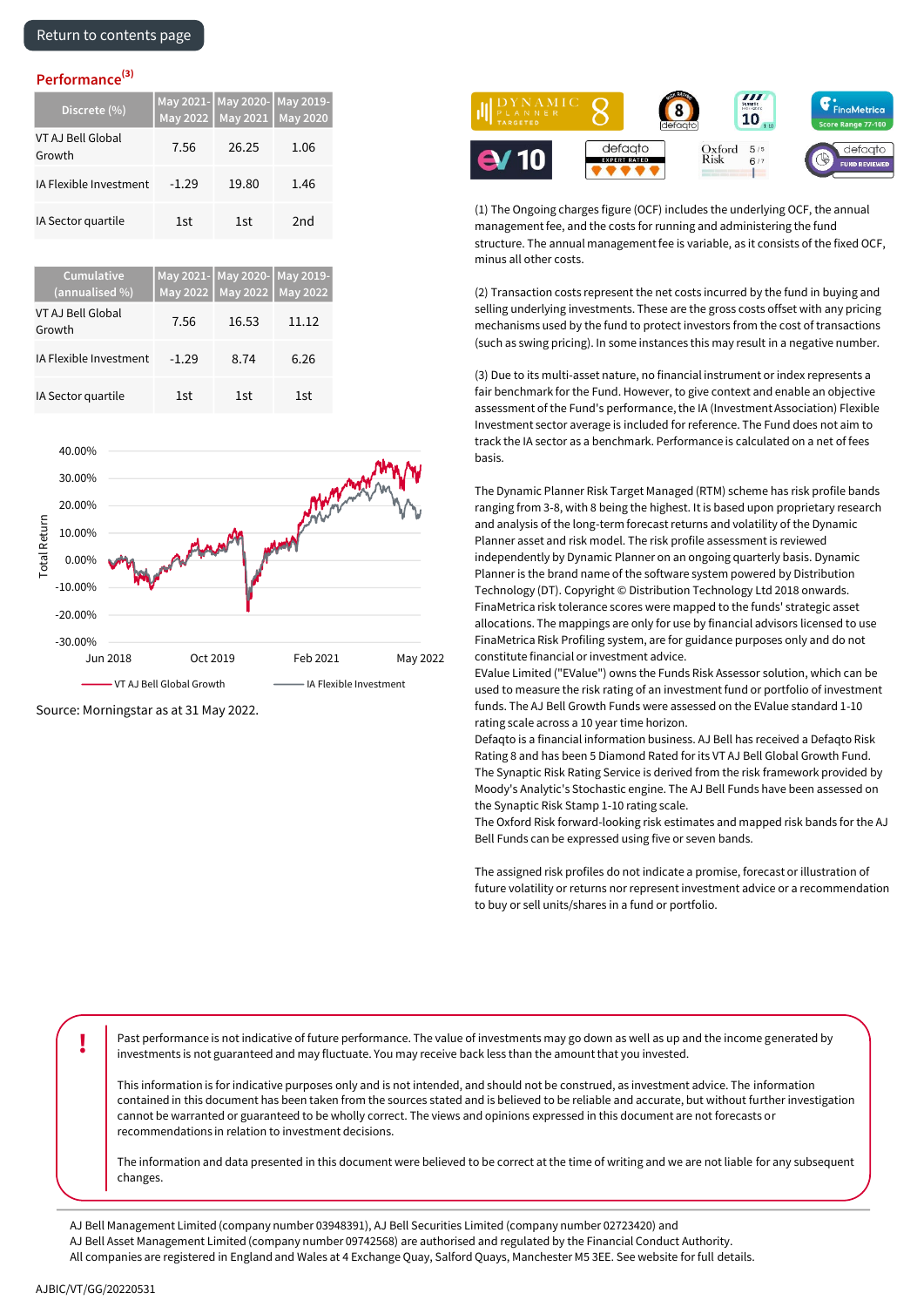### <span id="page-13-0"></span>**VT AJ Bell Income**

As at 31 May 2022

# $\mathcal{Y}$ A]Bell

The fund aims to minimise the risk of losing value whilst targeting an annual income distribution of between 3% and 5% when measured over a period of at least five years, although neither of these objectives are guaranteed. Over shorter periods the fund may lose value as it invests in securities that can go both up and down in price. It looks to achieve this by investing in different assets such as bonds and company shares, with a particular focus on generating the targeted income.

### **Investment approach**

By spreading out the investments across regions, sectors and different types of assets, the fund aims to achieve its return objective whilst minimising price variation where possible. It does so by investing mainly in collective investments, such as funds and ETFs. These products hold different types of securities such as cash and bonds and company shares.

The AJ Bell investments team uses in-house modelling to deliver a longterm approach that combines different assets. This aims to efficiently deliver returns without compromising investors' tolerance for risk.

To deliver income the fund invests in a wide range of strategies that may include both actively managed and passive strategies. Our focus on long-term investing helps minimise transaction costs, ensuring that there is minimal impact on the fund, however the asset allocation and selection is constantly monitored, and underlying holdings will be changed when appropriate.

### **Investment objective Fund & share class information**

**Asset allocation**

| Launch date                              |          | 08 April 2019                   |
|------------------------------------------|----------|---------------------------------|
| Share class currency                     |          | GBP                             |
| Legal structure                          |          | <b>UCITS</b>                    |
| Valuation point                          |          | 12:00 Midday                    |
| Dealing frequency                        |          | Daily                           |
| ISA/SIPP eligible                        |          | Yes                             |
| Initial charge                           |          | 0.00%                           |
| Ongoing charges per annum <sup>(1)</sup> |          | 0.65%                           |
| Transaction costs <sup>(2)</sup>         |          | 0.02%                           |
| <b>Fund size</b>                         |          | £29.62M                         |
| <b>ISIN</b>                              | (IAcc)   | GB00BH3W7446                    |
|                                          | (1 ln c) | GB00BH3W7552                    |
| <b>Fund Manager</b>                      |          | AJ Bell Asset Management<br>Ltd |



### **Top 10 holdings (weight %)**

| iShares MSCI World Quality Dividend ETF                               | 9.37 |
|-----------------------------------------------------------------------|------|
| Invesco S&P 500 High Dividend Low Volatility ETF                      | 7.97 |
| FTF Clearbridge Global Infrastructure Income                          | 6.06 |
| iShares Global Aggregate Bond ETF                                     | 5.91 |
| Fidelity US Quality Income ETF                                        | 5.71 |
| iShares Core £ Corporate Bond ETF                                     | 5.38 |
| City of London Investment Trust                                       | 5.25 |
| Jupiter Japan Income                                                  | 5.05 |
| JPMorgan Global High Yield Corporate Bond Multi-<br><b>Factor ETF</b> | 5.03 |
| iShares MSCI Europe Quality Dividend ETF                              | 5.00 |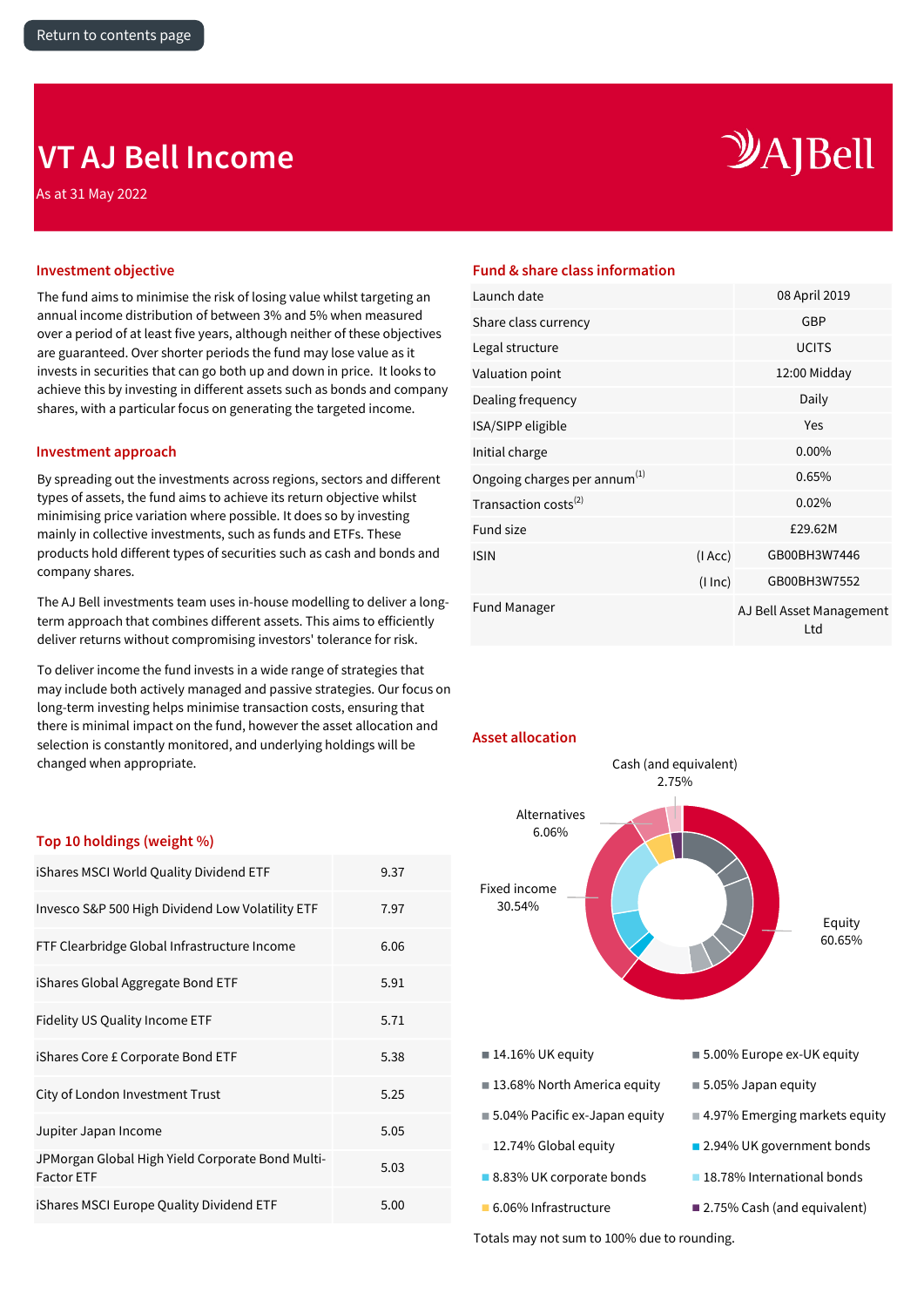### [Return to contents page](#page-0-0)

### $Performance<sup>(3)</sup>$

| Discrete (%)      | May 2021- May 2020- May 2019- | May 2022 May 2021 May 2020    |      |
|-------------------|-------------------------------|-------------------------------|------|
| VT AJ Bell Income | 6.11                          | 9.01                          | 0.56 |
|                   |                               |                               |      |
| <b>Cumulative</b> |                               | May 2021- May 2020- May 2019- |      |
| (annualised %)    |                               | May 2022 May 2022 May 2022    |      |
| VT AJ Bell Income | 6.11                          | 7.55                          | 5.16 |



Source: Morningstar as at 31 May 2022.

### **Target income**

Based on the current composition of the portfolio and the most recent dividend and income payments made by these holdings we can estimate the target income yield the portfolio will generate over a trailing 3-year period. It is important to note that historic income and dividend payments are not always a reliable indicator of future income payments, especially in periods of market stress.

Target income

3.00% - 5.00%





(1) The Ongoing charges figure (OCF) includes the underlying OCF, the annual management fee, and the costs for running and administering the fund structure. The annual management fee is variable, as it consists of the fixed OCF, minus all other costs.

(2) Transaction costs represent the net costs incurred by the fund in buying and selling underlying investments. These are the gross costs offset with any pricing mechanisms used by the fund to protect investors from the cost of transactions (such as swing pricing). In some instances this may result in a negative number.

(3) Performance is calculated on a net of fees basis.

The information displayed in this factsheet relate to the VT AJ Bell Income Fund I Acc share class. The I Inc share class launched 08 April 2019.

FinaMetrica risk tolerance scores were mapped to the funds' strategic asset allocations. The mappings are only for use by financial advisors licensed to use FinaMetrica Risk Profiling system, are for guidance purposes only and do not constitute financial or investment advice.

The Synaptic Risk Rating Service is derived from the risk framework provided by Moody's Analytic's Stochastic engine. The AJ Bell Funds have been assessed on the Synaptic Risk Stamp 1-10 rating scale.

The assigned risk profiles do not indicate a promise, forecast or illustration of future volatility or returns nor represent investment advice or a recommendation to buy or sell units/shares in a fund or portfolio.

**Past performance is not indicative of future performance. The value of investments may go down as well as up and the income generated by** investments is not guaranteed and may fluctuate. You may receive back less than the amount that you invested.

This information is for indicative purposes only and is not intended, and should not be construed, as investment advice. The information contained in this document has been taken from the sources stated and is believed to be reliable and accurate, but without further investigation cannot be warranted or guaranteed to be wholly correct. The views and opinions expressed in this document are not forecasts or recommendations in relation to investment decisions.

The information and data presented in this document were believed to be correct at the time of writing and we are not liable for any subsequent changes.

AJ Bell Management Limited (company number 03948391), AJ Bell Securities Limited (company number 02723420) and

AJ Bell Asset Management Limited (company number 09742568) are authorised and regulated by the Financial Conduct Authority.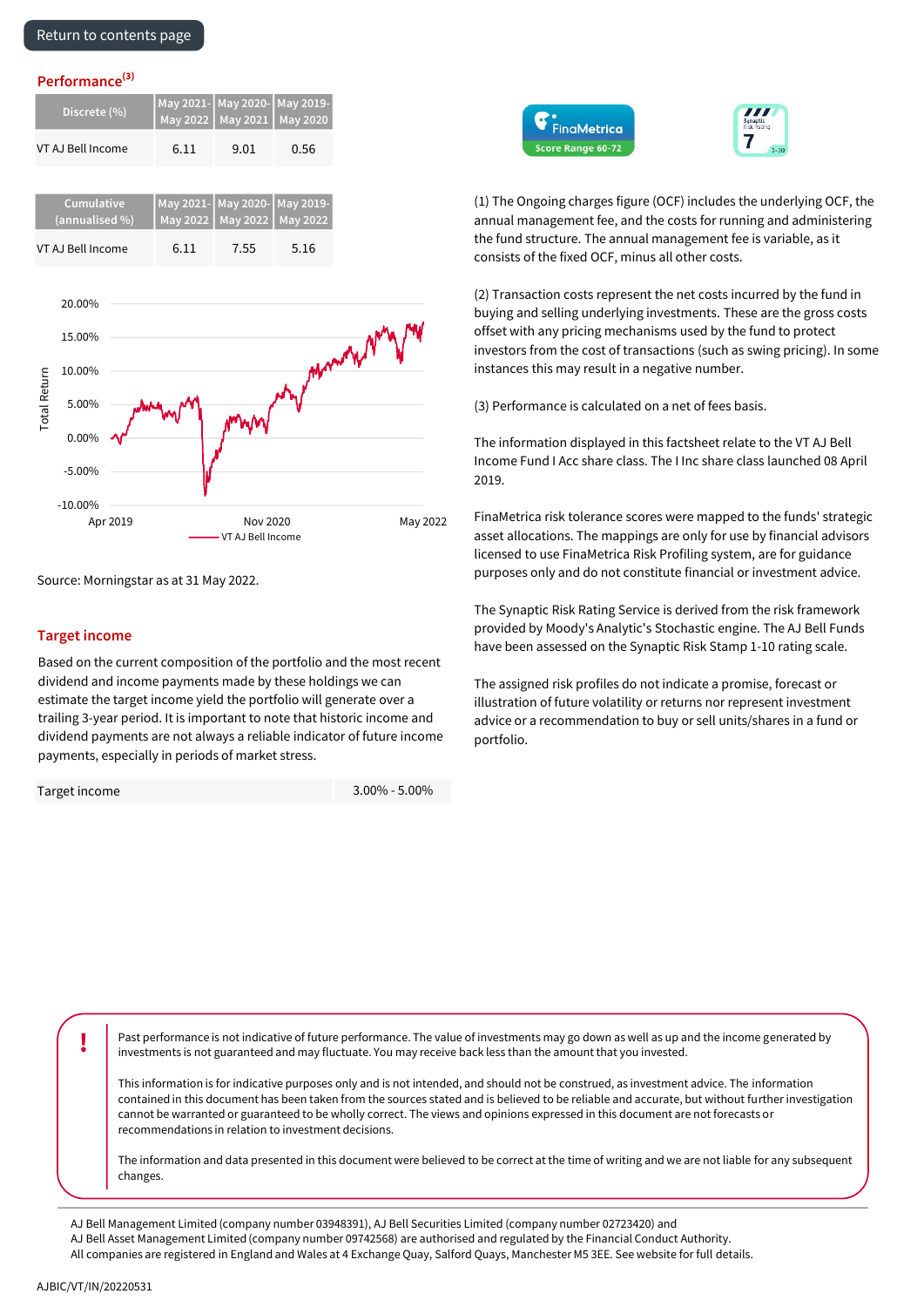## <span id="page-15-0"></span>**VT AJ Bell Income & Growth**

As at 31 May 2022

# $\mathcal{Y}$ A]Bell

The fund aims to make a positive return, in line with inflation (as measured by the consumer price index), whist also targeting an annual income distribution of between 3% and 5% when measured over a period of at least five years, although neither of these objectives are guaranteed. Over shorter periods the fund may lose value as it invests in securities that can go both up and down in price. It looks to achieve this by investing in different with a focus on riskier assets such as company shares, and smaller holdings in bonds.

### **Investment approach**

By spreading out the investments across regions, sectors and different types of assets, the fund aims to achieve its return objective whilst minimising price variation where possible. It does so by investing mainly in collective investments, such as funds and ETFs. These products hold different types of securities such as cash and bonds and company shares.

The AJ Bell investments team uses in-house modelling to deliver a longterm approach that combines different assets. This aims to efficiently deliver returns without compromising investors' tolerance for risk.

To deliver income the fund invests in a wide range of strategies that may include both actively managed and passive strategies. Our focus on long-term investing helps minimise transaction costs, ensuring that there is minimal impact on the fund, however the asset allocation and selection is constantly monitored, and underlying holdings will be changed when appropriate.

### **Investment objective Fund & share class information**

| Launch date                              |          | 08 April 2019                   |
|------------------------------------------|----------|---------------------------------|
| Share class currency                     |          | <b>GBP</b>                      |
| Legal structure                          |          | <b>UCITS</b>                    |
| Valuation point                          |          | 12:00 Midday                    |
| Dealing frequency                        |          | Daily                           |
| ISA/SIPP eligible                        |          | Yes                             |
| Initial charge                           |          | $0.00\%$                        |
| Ongoing charges per annum <sup>(1)</sup> |          | 0.65%                           |
| Transaction costs <sup>(2)</sup>         |          | 0.04%                           |
| Fund size                                |          | £44.41M                         |
| <b>ISIN</b>                              | (I Acc)  | GB00BH3W7883                    |
|                                          | (1 ln c) | GB00BH3W7990                    |
| <b>Fund Manager</b>                      |          | AJ Bell Asset Management<br>Ltd |



### **Top 10 holdings (weight %)**

| Invesco S&P 500 High Dividend Low Volatility ETF                         | 9.51 |
|--------------------------------------------------------------------------|------|
| Fidelity US Quality Income ETF                                           | 9.33 |
| iShares Core FTSE 100 ETF                                                | 9.22 |
| Invesco FTSE Emerging Markets High Dividend Low<br><b>Volatility ETF</b> | 8.47 |
| Fidelity Emerging Markets Quality Income ETF                             | 8.42 |
| Jupiter Japan Income                                                     | 8.18 |
| Schroder Oriental Income Trust                                           | 8.01 |
| iShares MSCI World Quality Dividend ETF                                  | 6.22 |
| City of London Investment Trust                                          | 6.10 |
| Temple Bar Investment Trust                                              | 5.80 |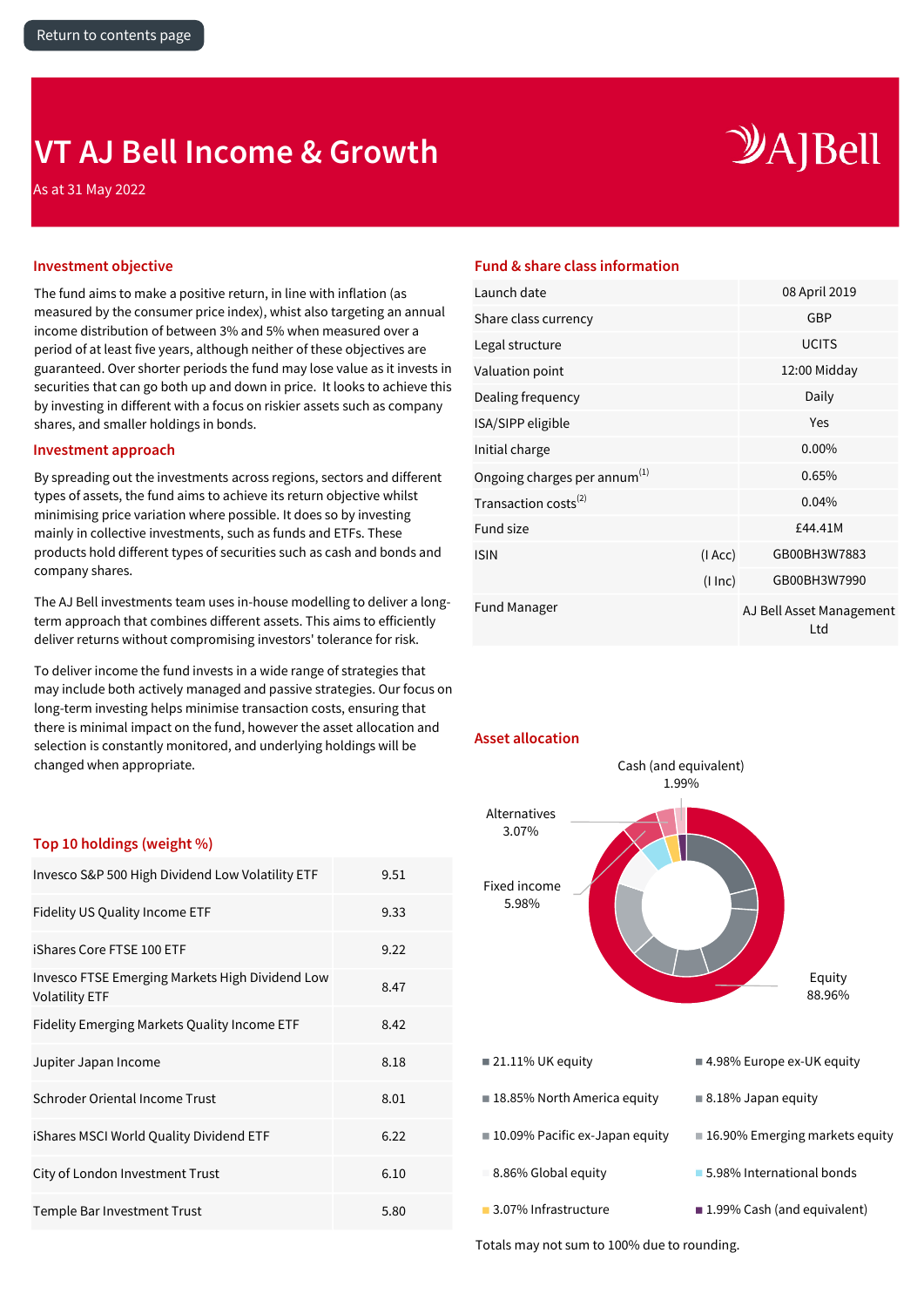| Discrete (%)                  | May 2022   May 2021   May 2020 | May 2021- May 2020- May 2019- |         |
|-------------------------------|--------------------------------|-------------------------------|---------|
| VT AJ Bell Income &<br>Growth | 6.95                           | 19.10                         | $-7.44$ |

| <b>Cumulative</b><br>(annualised %) |      | May 2021- May 2020- May 2019-<br>May 2022   May 2022   May 2022 |      |
|-------------------------------------|------|-----------------------------------------------------------------|------|
| VT AJ Bell Income &<br>Growth       | 6.95 | 12.86                                                           | 5.63 |



Source: Morningstar as at 31 May 2022.

### **Target income**

Based on the current composition of the portfolio and the most recent dividend and income payments made by these holdings we can estimate the target income yield the portfolio will generate over a trailing 3-year period. It is important to note that historic income and dividend payments are not always a reliable indicator of future income payments, especially in periods of market stress.

Target income

3.00% - 5.00%





(1) The Ongoing charges figure (OCF) includes the underlying OCF, the annual management fee, and the costs for running and administering the fund structure. The annual management fee is variable, as it consists of the fixed OCF, minus all other costs.

(2) Transaction costs represent the net costs incurred by the fund in buying and selling underlying investments. These are the gross costs offset with any pricing mechanisms used by the fund to protect investors from the cost of transactions (such as swing pricing). In some instances this may result in a negative number.

(3) Performance is calculated on a net of fees basis.

The information displayed in this factsheet relate to the VT AJ Bell Income & Growth Fund I Acc share class. The I Inc share class launched 08 April 2019.

FinaMetrica risk tolerance scores were mapped to the funds' strategic asset allocations. The mappings are only for use by financial advisors licensed to use FinaMetrica Risk Profiling system, are for guidance purposes only and do not constitute financial or investment advice.

The Synaptic Risk Rating Service is derived from the risk framework provided by Moody's Analytic's Stochastic engine. The AJ Bell Funds have been assessed on the Synaptic Risk Stamp 1-10 rating scale.

The assigned risk profiles do not indicate a promise, forecast or illustration of future volatility or returns nor represent investment advice or a recommendation to buy or sell units/shares in a fund or portfolio.

**!** Past performance is not indicative of future performance. The value of investments may go down as well as up and the income generated by investments is not guaranteed and may fluctuate. You may receive back less than the amount that you invested.

This information is for indicative purposes only and is not intended, and should not be construed, as investment advice. The information contained in this document has been taken from the sources stated and is believed to be reliable and accurate, but without further investigation cannot be warranted or guaranteed to be wholly correct. The views and opinions expressed in this document are not forecasts or recommendations in relation to investment decisions.

The information and data presented in this document were believed to be correct at the time of writing and we are not liable for any subsequent changes.

AJ Bell Management Limited (company number 03948391), AJ Bell Securities Limited (company number 02723420) and

AJ Bell Asset Management Limited (company number 09742568) are authorised and regulated by the Financial Conduct Authority.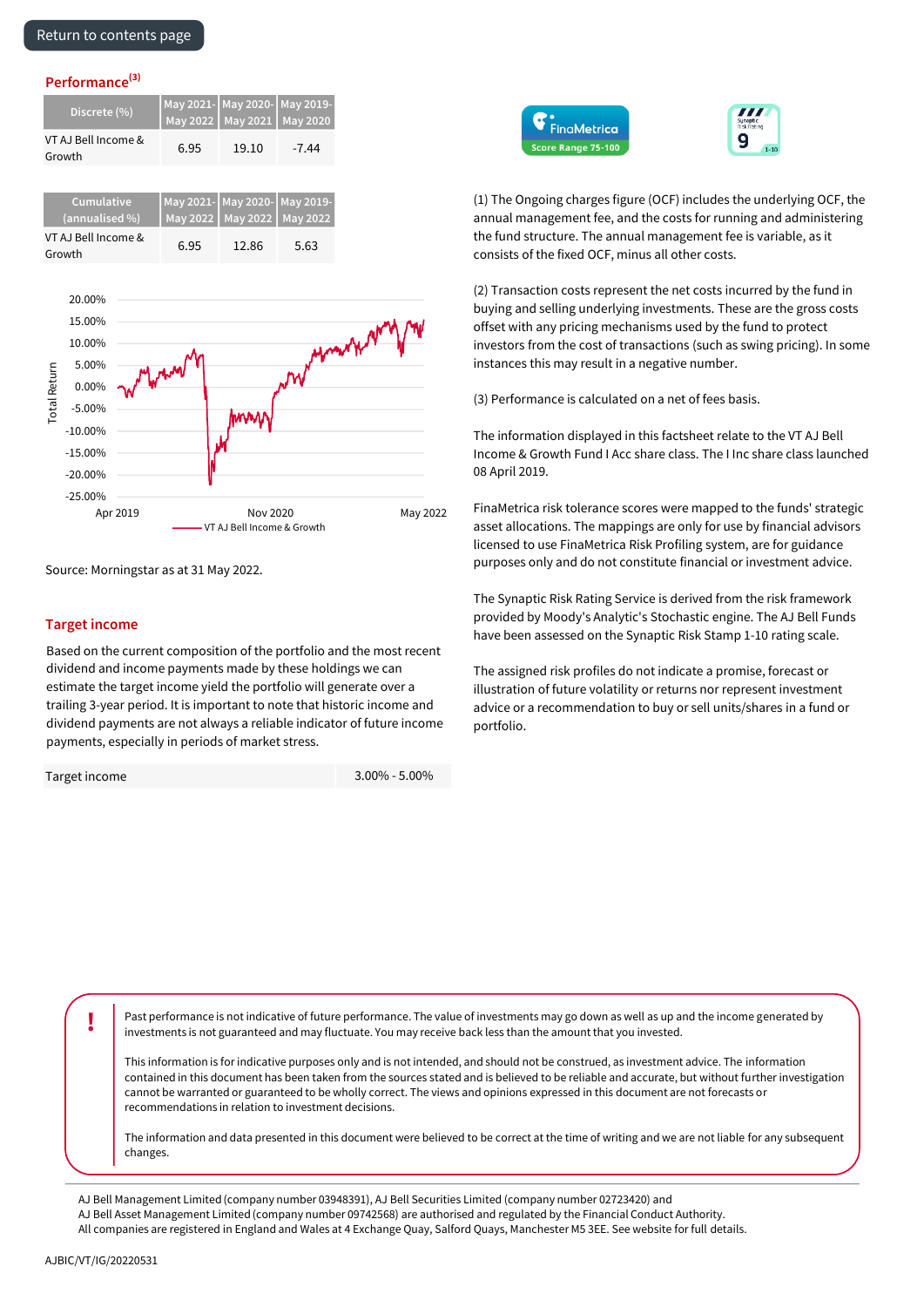## <span id="page-17-0"></span>**VT AJ Bell Responsible Growth**

As at 31 May 2022

# $\mathcal{Y}$ A]Bell

The fund aims to make a positive total return when measured over a period of at least five years. Over shorter periods the fund may lose value as it invests in securities that can go both up and down in price. It looks to achieve this by investing in different assets, with a preference towards riskier investments such as company shares, and a smaller holding in cash and bonds. The fund will have a bias towards assets with stronger environmental, social and governance (ESG) characteristics.

### **Investment approach**

By spreading out the investments across regions, sectors and different types of assets, the fund aims to achieve its return objective whilst minimising price variation where possible. It does so by investing in collective investments, such as funds and ETFs. These products mainly invest in company shares, with small holdings in bonds. Where possible we choose products that screen out companies generating substantial revenue from certain business involvements that may be deemed by some as controversial or immoral. These include but are not limited to gambling, certain fossil fuels and genetically modified organisms or companies that are deemed to be in breach of the UN Global Compact. In addition, we look for products that overweight companies with stronger environmental, social or governance practices compared to other companies in the same sector, as determined by ESG rating companies such as MSCI.

The AJ Bell investments team uses in-house modelling to deliver a longterm approach that combines different assets. This aims to efficiently deliver returns without compromising investors' tolerance for risk. Our focus on long-term investing helps minimise transaction costs, ensuring that there is minimal impact on the fund, however the asset allocation and selection is constantly monitored, and underlying holdings will be changed when appropriate.

### **Top 10 holdings (weight %)**

| Amundi MSCI UK IMI SRI PAB ETF           | 12.48 |
|------------------------------------------|-------|
| UBS MSCI UK IMI Socially Responsible ETF | 10.00 |
| iShares MSCI USA SRI ETF                 | 9.79  |
| Amundi MSCI Pacific ex Japan SRI PAB     | 9.67  |
| Xtrackers ESG MSCI Emerging Markets ETF  | 9.14  |
| iShares MSCI World SRI ETF               | 8.99  |
| Xtrackers ESG MSCI USA ETF               | 8.80  |
| iShares MSCI EM SRI ETF                  | 8.15  |
| iShares MSCI Japan SRI ETF               | 8.06  |
| Amundi MSCI Europe SRI PAB ETF           | 3.47  |

### **Investment objective Fund & share class information**

| Launch date                              |          | 23 November 2020                |
|------------------------------------------|----------|---------------------------------|
| Share class currency                     |          | GBP                             |
| Legal structure                          |          | <b>UCITS</b>                    |
| Valuation point                          |          | 12:00 Midday                    |
| Dealing frequency                        |          | Daily                           |
| ISA/SIPP eligible                        |          | Yes                             |
| Initial charge                           |          | 0.00%                           |
| Ongoing charges per annum <sup>(1)</sup> |          | 0.45%                           |
| Transaction costs <sup>(2)</sup>         |          | 0.05%                           |
| Fund size                                |          | £84.25M                         |
| <b>ISIN</b>                              | (IAcc)   | GB00BN0S2V92                    |
|                                          | (1 ln c) | GB00BN0S2W00                    |
| IA sector                                |          | IA Flexible Investment          |
| <b>Fund Manager</b>                      |          | AJ Bell Asset Management<br>Ltd |

### **Asset allocation**